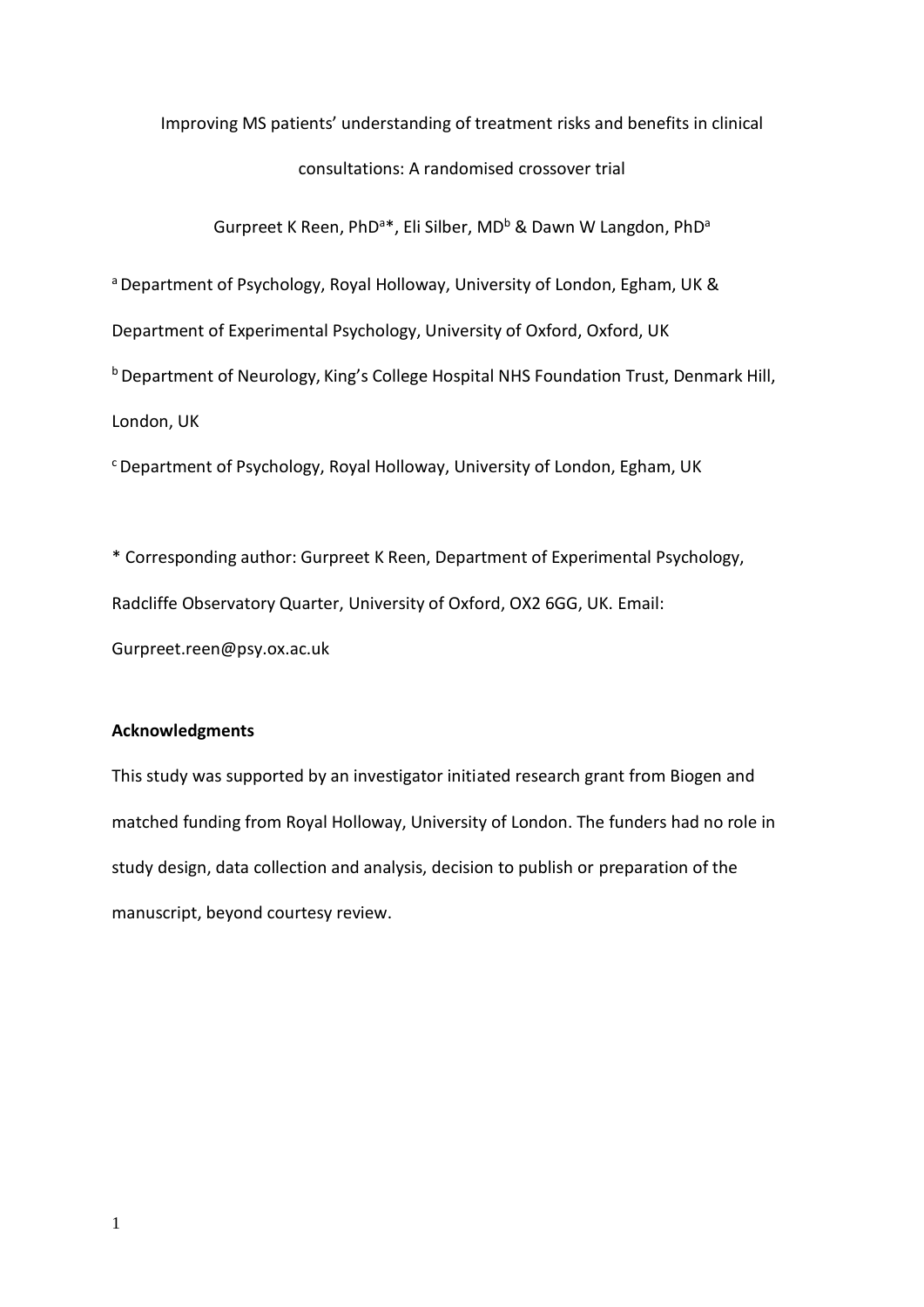#### **Abstract**

**Background**. Multiple Sclerosis (MS) patients find it difficult to understand the complex riskbenefit profiles of disease-modifying drugs. An evidence-based protocol was designed to improve patient's understanding of treatment information: Benefit and Risk Information for Medication in Multiple Sclerosis (BRIMMS).

**Objective**. A feasibility study to evaluate whether the BRIMMS protocol can improve MS patients' treatment understanding and reduce conflict in treatment decisions compared to consultation as usual.

**Design.** Single-blind 4-condition 4-period randomised crossover trial. Hypothetical treatment information was presented to MS patients in a faux 20 minute consultation session using the BRIMMS protocol (aural and visual) or as a usual consultation (aural and visual). Patients were randomised to the order in which they received the four consultation styles.

**Participants.** 24 patients diagnosed with relapsing-remitting MS.

**Measures.** Patients were assessed on their comprehension of treatment information, decisional conflict and feedback on consultation styles. Disease and demographic information was also collected.

**Results.** Treatment understanding was greater for both BRIMMS visual and BRIMMS aural, compared to usual consultations in visual or aural format. Similarly, BRIMMS visual and BRIMMS aural reduced decisional conflict compared to usual consultations in visual or aural formats. All comparisons were p<0.001.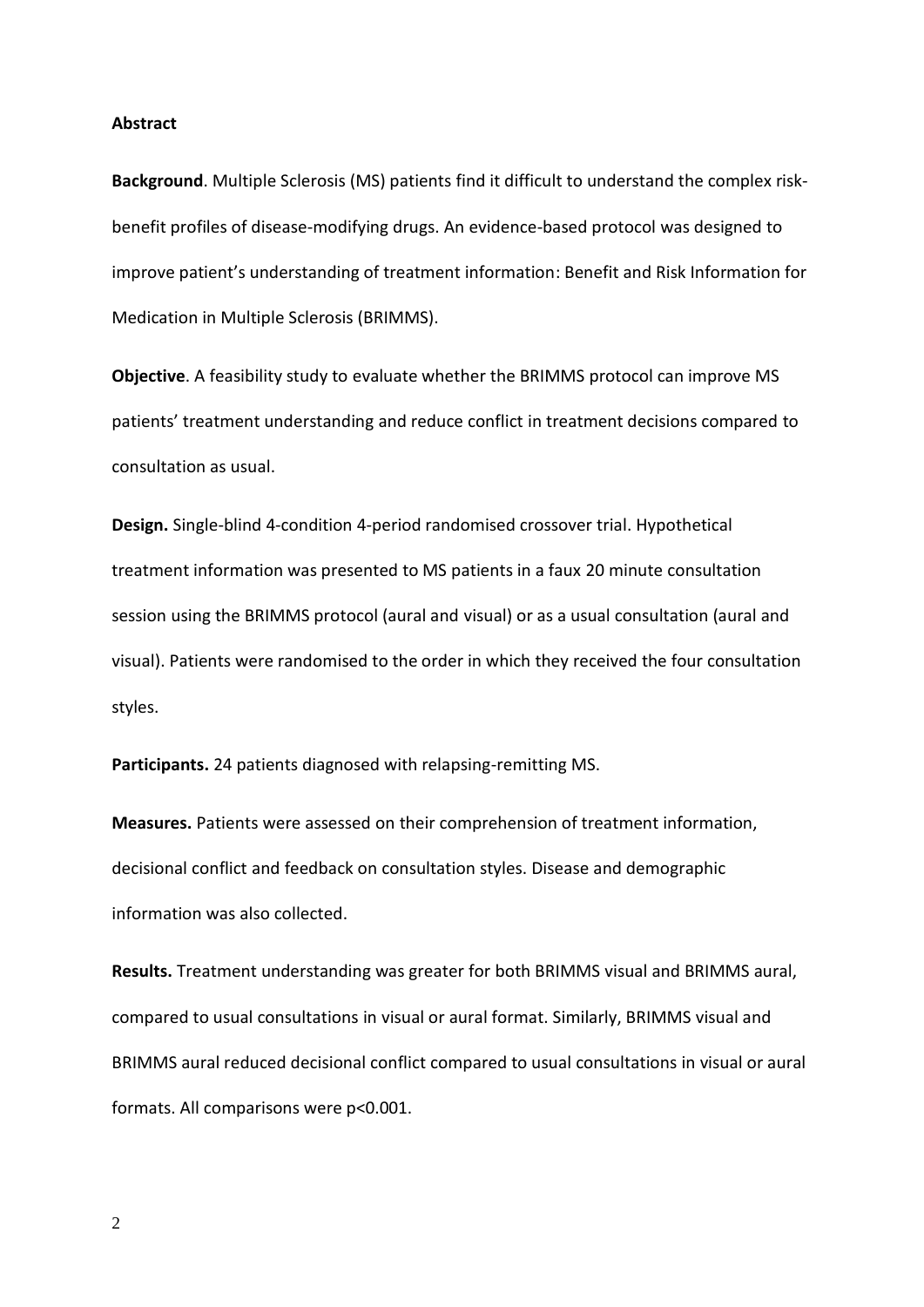Cognitive status was not related to understanding in the BRIMMS protocol, but was negatively related with usual consultation. Conversely, mood influenced understanding on the BRIMMS protocol but not for usual consultation.

**Conclusions.** BRIMMS protocol offers an effective, evidence-based tool for presenting treatment information in consultations with MS patients and is not influenced by cognition.

# **Trial Registration.** ISRCTN17318966

Key words: Multiple sclerosis, medical decision making, disease-modifying drugs,

randomised crossover trial, treatment understanding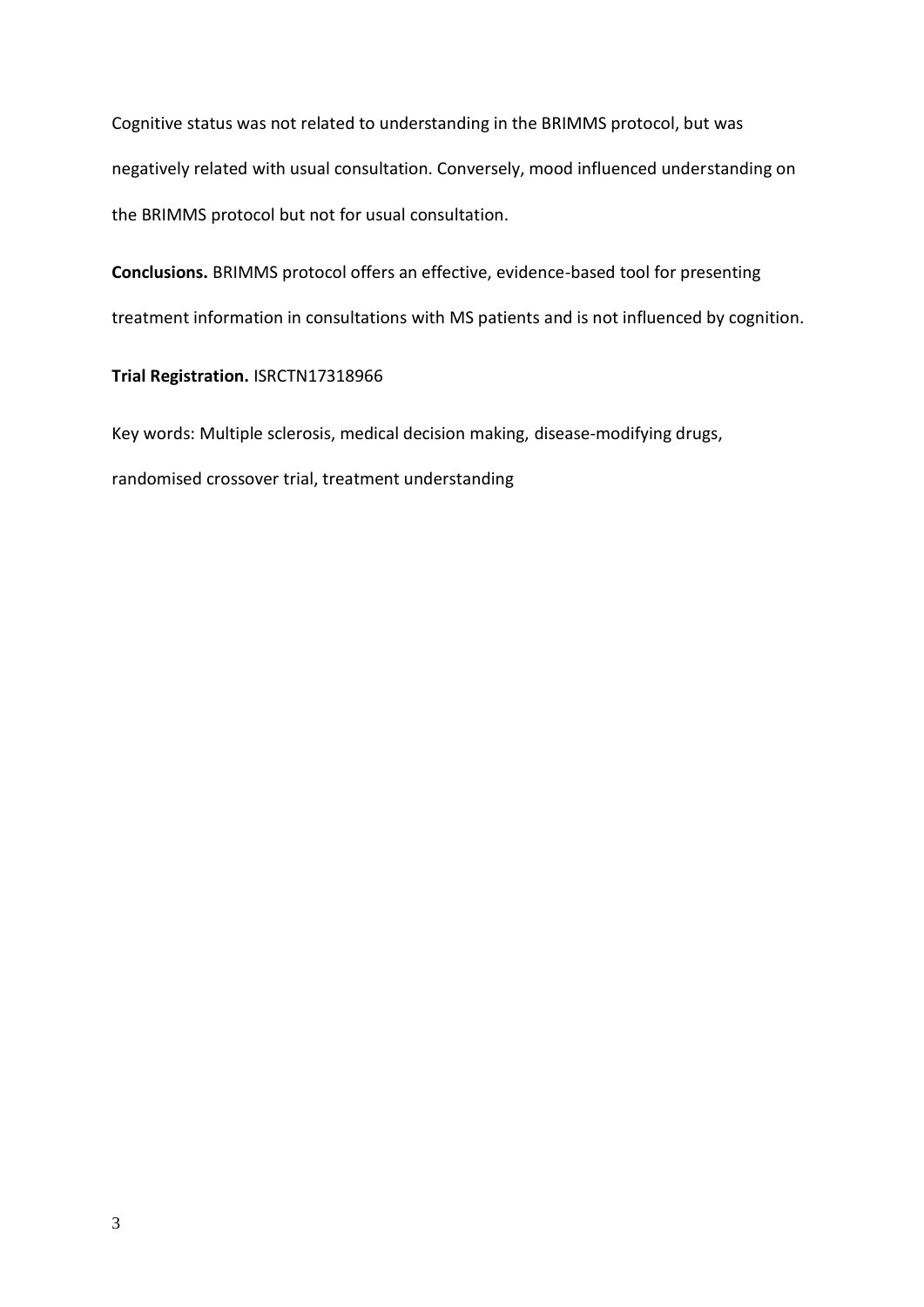## **1. Introduction**

Multiple Sclerosis (MS) is a neurodegenerative disease of the central nervous system affecting an estimated 2.5 million people worldwide [1]. Symptoms include physical, cognitive and affective impairments which can eventually culminate in neurological disability [2]. Disease-modifying drugs (DMDs) can delay the progression of MS if taken as ongoing therapy but have complex risk-benefit profiles [3,4], making understanding of treatment risks and benefits challenging for MS patients[5]. This can be further exacerbated by the cognitive impairments associated with the disease [6–8]. A good understanding of treatment risks and benefits is necessary for patients to make shared treatment decisions with clinicians and adhere to medications [9–13]. This is a pressing concern for MS patients and the wider healthcare systems, as there are both negative health outcomes and cost implications associated with patients taking unsuitable treatments or discontinuing treatments altogether [13–15]. It should therefore be a priority to improve MS patient's understanding of treatment risks and benefits in order to support shared treatment decision-making.

Methods used to present treatment information can impact patient's understanding of treatment risks and benefits. For instance, verbal terms (e.g. "common", "rare") are more likely to be misunderstood compared to numerical formats (e.g. frequencies, percentages) [16]. Moreover, visual graphs (e.g. bar charts, line graphs) can facilitate understanding of treatment information compared to numbers alone [17–19]. There are some recommendations about how best to present treatment risks and benefits to patients to improve understanding of treatment information [20–23]. However, a limitation of these recommendations, and this research area in general, is that optimal presentation methods are either based on studies with non-clinical populations or unrelated patient groups.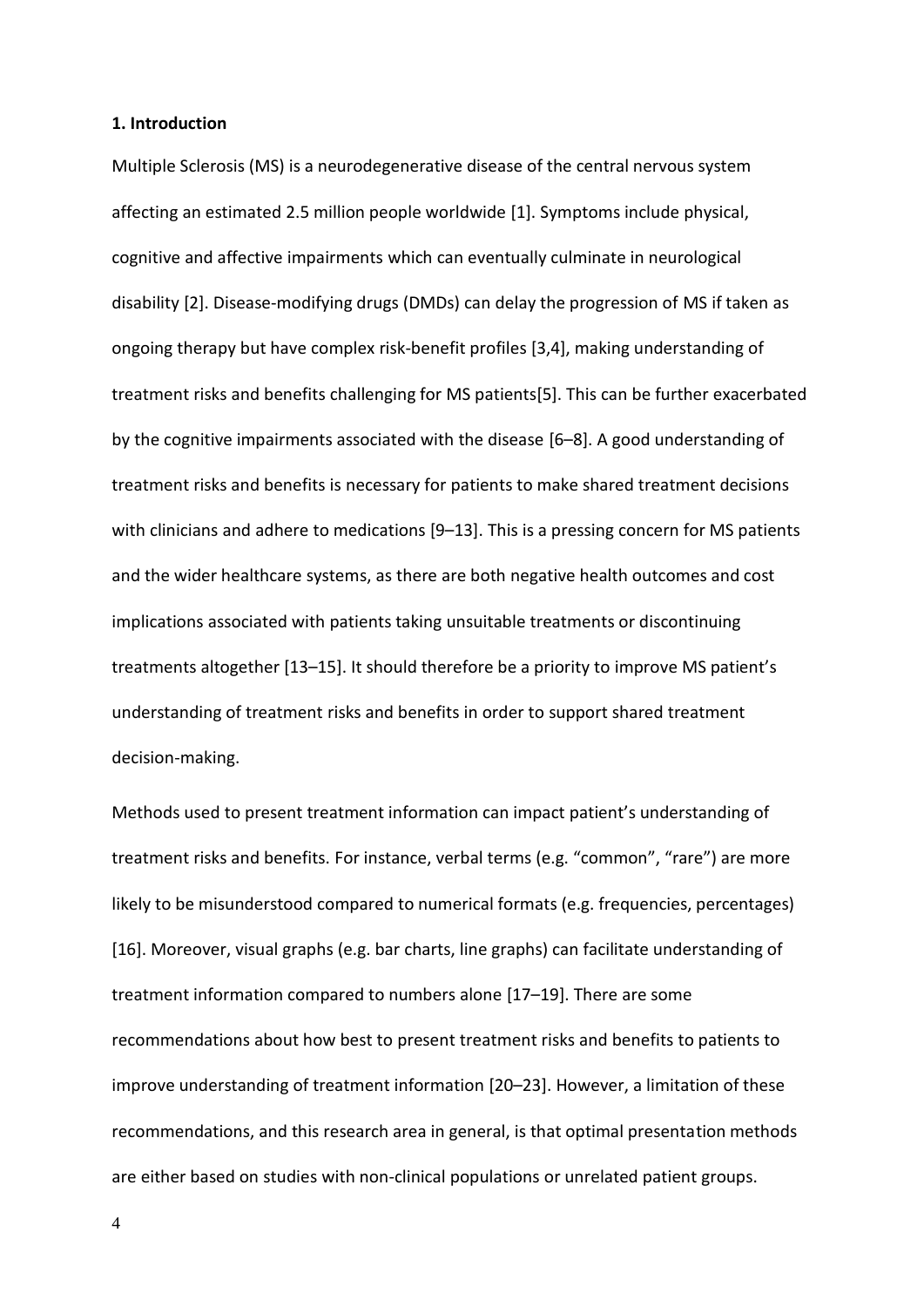Treatment information provided in regular consultations should use optimal presentation methods to facilitate patient's understanding [3]. Yet, many MS patients report receiving low quality treatment information during brief consultations with physicians [24,25] and there is a call for tools to improve how treatment risks and benefits are provided by healthcare professionals to MS patients [26,27]. Several interventions have been designed to improve treatment risk and benefit understanding for MS patients, some of which are incorporated within larger decision aids. However, these interventions only show moderate improvements in treatment understanding [28], do not rely on evidence-based methods to present treatment information [28–30], focus on improving treatment decisions outside of clinical consultations [31], or are contingent on lengthy and intensive programmes that cannot be easily implemented in brief clinical consultations [30,32–35]. The objective of the current feasibility study was to evaluate a protocol for providing treatment information to MS patients during a clinical consultation using evidence-based presentation methods. The protocol aimed to i) improve patient's understanding of treatment risks and benefits, ii) reduce conflict when making a treatment decision and iii) improve patient's experience of receiving treatment information.

# **2. Methods**

# **2.1. Study Design**

The present trial was a single-blind 4-period 4-condition crossover RCT, and has been reported here based on the CONSORT guidelines for randomised crossover trials [36]. The trial received ethical approval by Royal Holloway, University of London and the NHS Research Ethics Committee. The trial was registered on the ISRTCN registry before commencing recruitment.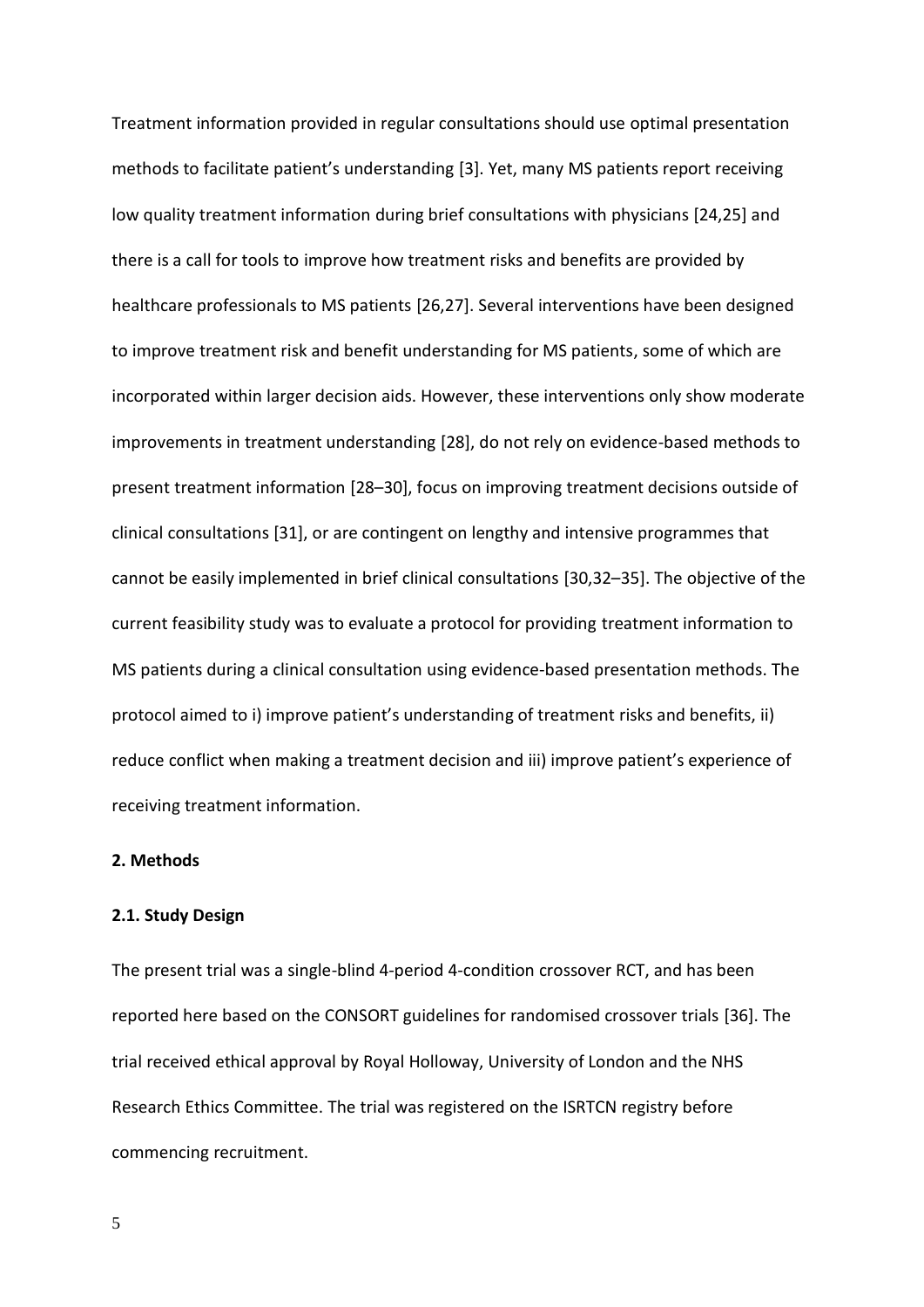#### **2.2 Setting and participants**

Patients were recruited from two UK NHS hospitals. The study was conducted in person by the chief investigator (GR) at patients' homes. Patients diagnosed with relapsing-remitting Multiple Sclerosis (RRMS) [2], currently taking a DMD, able to provide informed consent, and meet study sensorimotor task demands were included. Patients were excluded if their condition or medication had significantly changed in the last four weeks, or if they had a significant medical and/or psychiatric condition besides MS. All participants had visual acuity of at least 20/70 [37].

# **2.3 Materials**

Treatment information was provided to patients either using the 'Benefit and Risk Information for Medication in Multiple Sclerosis' (BRIMMS) protocol (intervention) or as usual consultation (control). Each consultation style was presented either aurally or visually (treatment information presented visually was also read aloud). That is, there were four possible consultation styles in this study: BRIMMS aural, BRIMMS visual, usual consultation aural, usual consultation visual. Each style of consultation took approximately 20 minutes to administer. All four consultation styles were presented to patients in one session, with 15 minute breaks provided between each new consultation style.

Prior to presenting treatment information in each consultation style, all patients received information about one hypothetical disease with progressive characteristics similar to MS. Patients were then presented with two different hypothetical drugs for the hypothetical disease. This pairing of hypothetical drugs was termed a "treatment set". A hypothetical scenario was chosen to avoid giving patients actual information about MS and DMDs that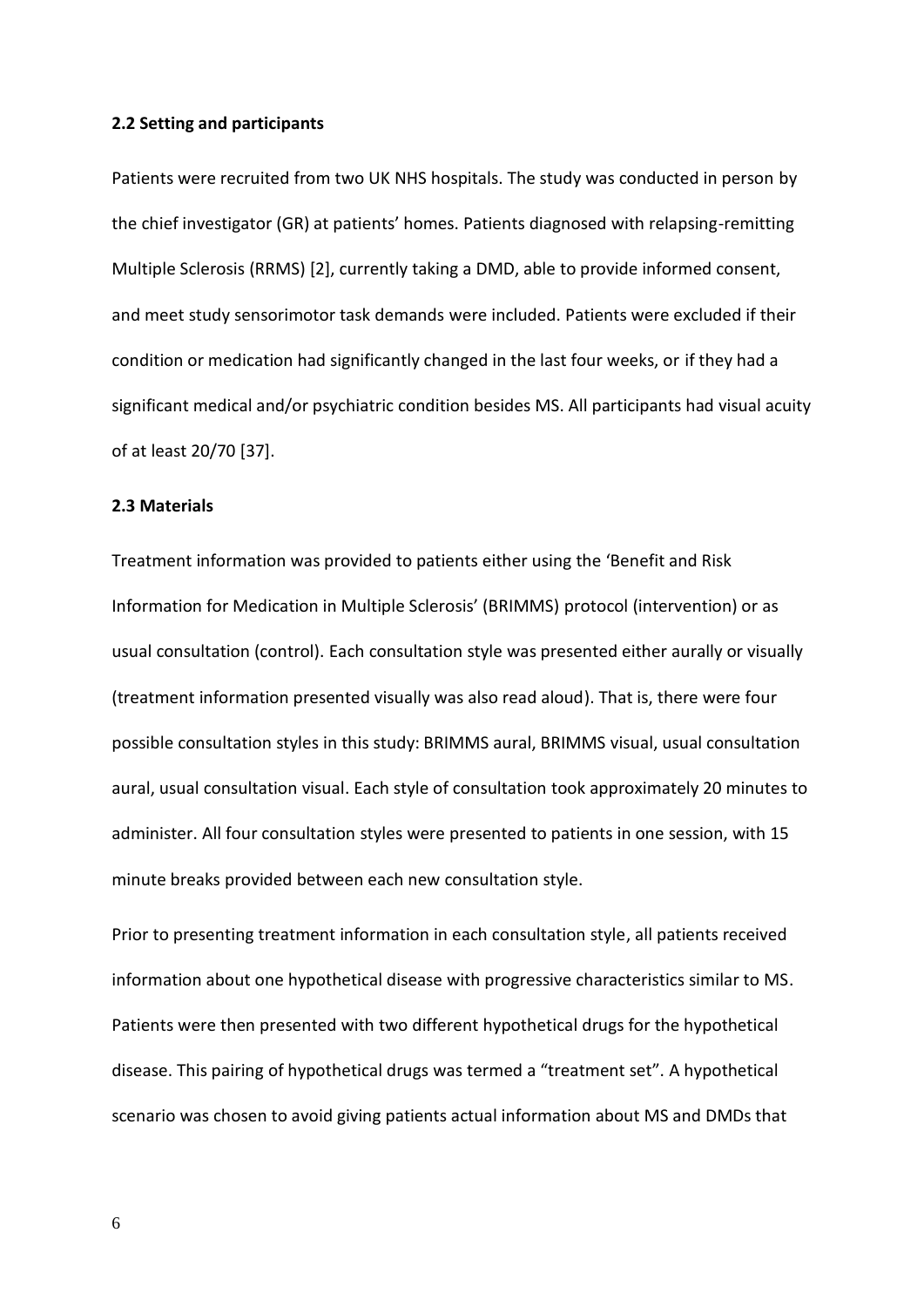may interfere with clinician advice, but rather focusing on how different treatment risks and benefits should be communicated to this patient population.

The risk-benefit profiles of drugs within a treatment set were based on risk-benefit profiles of MS treatments to mimic real decision-making. That is, one drug in each treatment set was similar to a DMD with high risks and high benefits, and the second drug in the set was similar to a DMD with low risks and low benefits. A total of four different treatment sets were used for each of the four consultation styles (i.e. eight total drugs). An example of how the materials were presented to patients in this trial are shown in the appendix (Figure A.1). Each drug had two minor risks (e.g. flu like symptoms, eczema), one adverse risk (e.g. heart attack) and a benefit. Treatment benefit was the delay in disease progression. All treatment risks and benefits were provided for 1, 2 and 5 years of taking the drug.

# **2.3.1 Intervention**

The BRIMMS protocol was designed by GR and DL, and was based on previous work on optimal methods to present treatment risks and benefits to MS patients [38], as well as a comprehensive review of the literature [28,39]. Specifically, all quantitative probabilities of risks and benefits were presented using N-in-N\*X frequencies (e.g. 25 in 1000, 450 in 1000). Horizontal bar charts with values presented quantitative information. Only the bar charts were shown visually to patients in the BRIMMS aural consultation style. Treatment benefits of the treatment group versus a placebo group from a hypothetical clinical trial was presented using absolute numbers and with baseline information included (i.e. the total number of people with a treatment benefit in both the treatment and placebo group). See figure 1 for an example of treatment risks and benefits presented in the BRIMMS visual consultation style.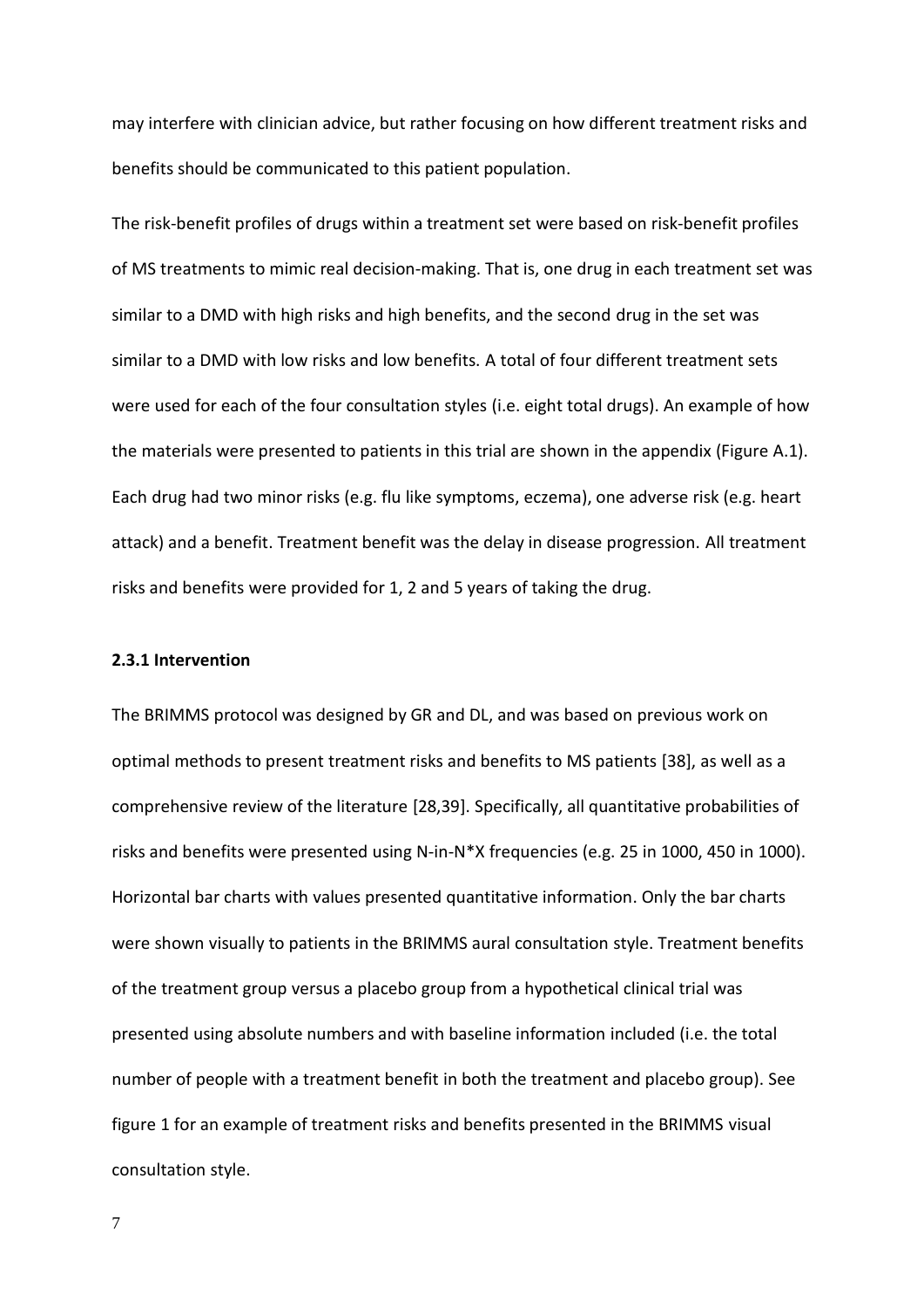

**Fig. 1** An example of the BRIMMS visual consultation style to present treatment risks and benefits to patients. All text was shown visually and also read aloud.

# **2.3.2 Control**

The control condition was treatment information provided as usual in a clinical consultation, developed in collaboration with MS nursing staff on two NHS sites and based on treatment information in existing educational booklets provided to MS patients in the UK. Treatment risks and benefits were presented using verbal terms and 1-in-X frequencies. Treatment benefits between the treatment and placebo group from a hypothetical clinical trial was presented using a relative format. No visual graphs were provided with the quantitative information.

# **2.4 Randomisation**

The order of consultation styles was randomised and counterbalanced, such that every consultation style equally followed and preceded another consultation style based on a William's square of sequences [40]. The treatment sets, and the order of treatments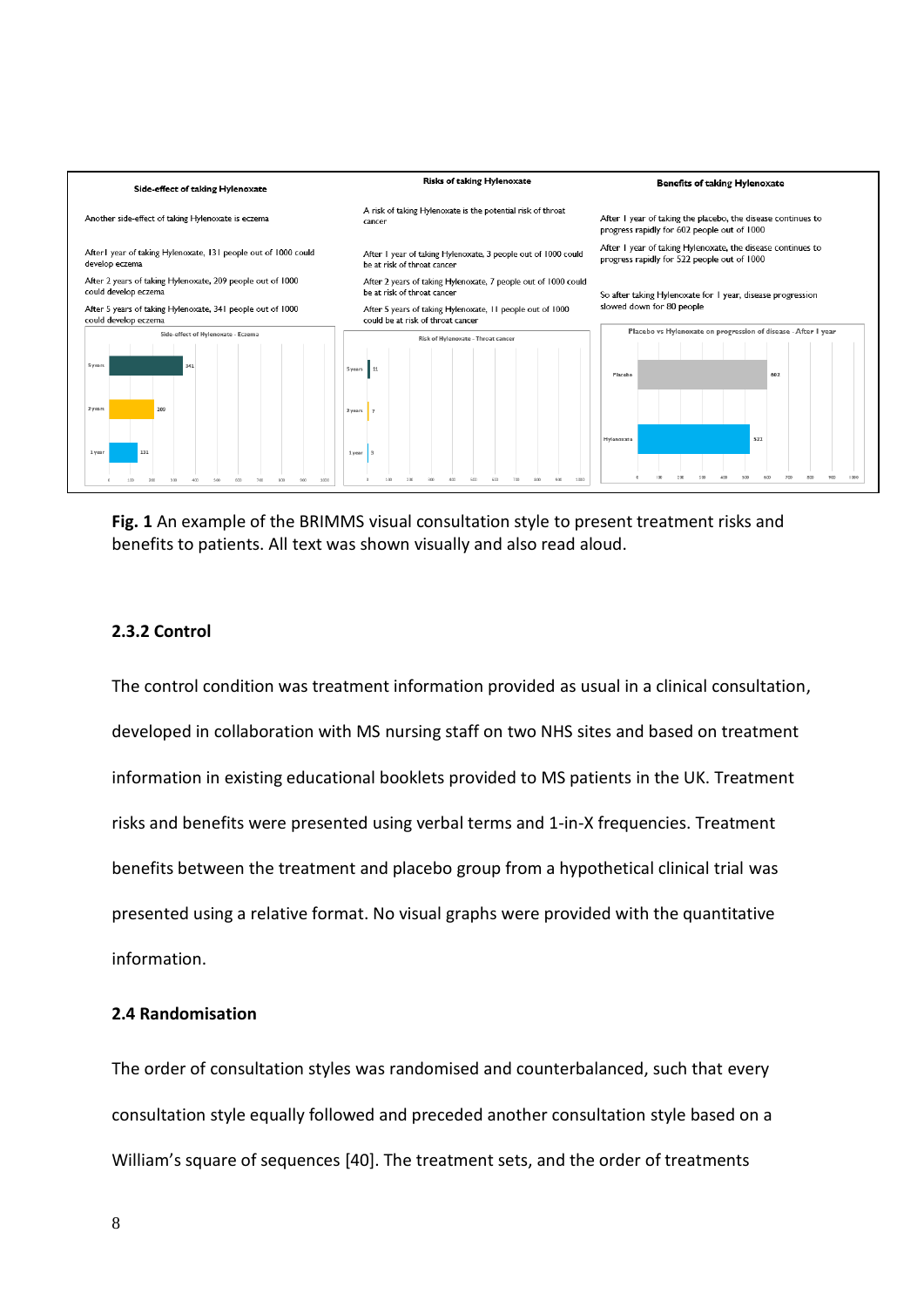presented within each set, were also randomised. A randomised schedule was prepared and placed in sealed envelopes, one per patient, by an investigator not involved in data collection (DL). The chief investigator (GR) opened the concealed envelopes at the beginning of a study session and allocated patients to consultation styles and to treatment sets based on the concealed randomised schedule. The chief investigator was not blinded to the consultation styles during the session, but was not aware of the randomisation schedule at the time of recruitment. All patients were blinded to the consultation styles and the order in which these were presented.

#### **2.5 Outcomes**

# **2.5.1. Understanding**

Patients' understanding of treatment information was assessed using comprehension questions immediately after presenting a treatment risk or benefit. Questions were adapted from previous experiments [41,42]. Patients had to state the total number of people who would experience the minor risk, adverse risk or benefits of the hypothetical treatment across the three time periods (i.e. 1 year/2 years/5 years). For treatment benefits, patients were also asked to report the differences in the treatment group and placebo group from a hypothetical clinical trial, using a multiple-choice format. Therefore, for each drug, patients were assessed on six questions for benefits, three questions each for the two minor risks, and three questions for an adverse risk of taking the treatment (i.e. a total of 15 questions per drug or a total of 30 questions per treatment set). Answers were marked as correct if patients stated the precise value or a value within 10%. Similar cut-offs for correct answers have been applied in previous studies [17,41,42]. Incorrect or missing answers were scored as 0.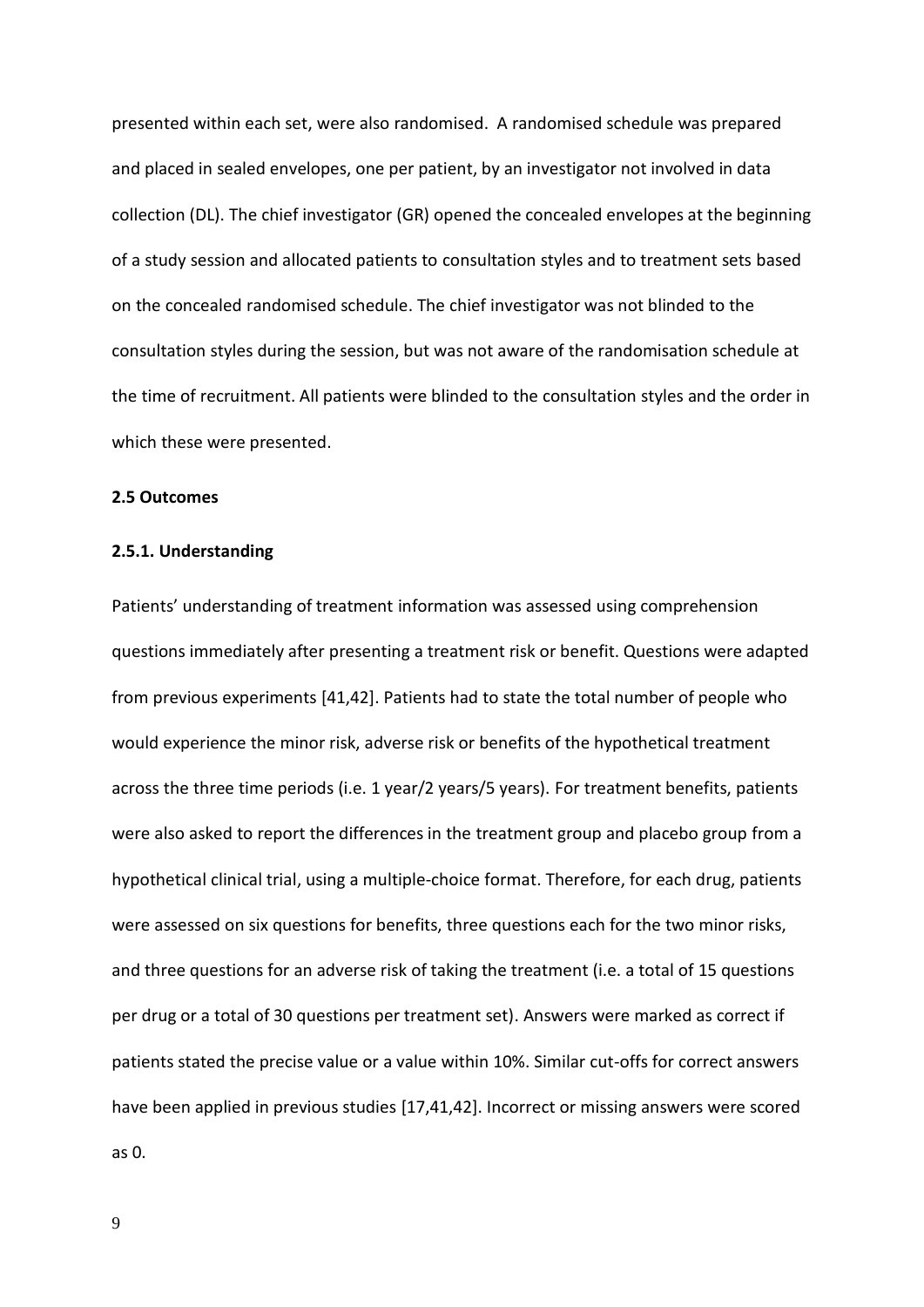# **2.5.2 Decisional conflict**

Patients were required to make a treatment decision after each consultation style was presented, either one of the two drugs from a treatment set or no drug. Patients' conflict in their decision was recorded using the validated Decisional Conflict Scale (DCS) [43,44].

# **2.5.3 Patient feedback**

Patients' feedback following each consultation style was recorded using three 10-point Likert scales, which assessed: perceived understanding, satisfaction and preference of the consultation style. A score of 0 indicated a negative rating and a score of 10 indicated a positive rating.

# **2.6. Confounding variables**

The relationship between patients' treatment understanding for each consultation style with the following patients' characteristics and MS symptoms was also assessed.

# **2.6.1. Health literacy**

Health literacy was assessed using a short 8-item word recognition task was employed: the Rapid Estimate of Adult Literacy in Medicine - Revised (REALM-R) [45].

# **2.6.2. Numerical reasoning**

The series completion subtask of 25 items from the Verbal and Spatial reasoning task (VESPAR) [46] assessed patients' numerical reasoning.

# **2.6.3 Pre-morbid IQ**

Pre-morbid intellectual function (IQ) was measured using the Wechsler Test of Adult Reading scale (WTAR), which is an untimed pronunciation task consisting of 50 irregular English words [47].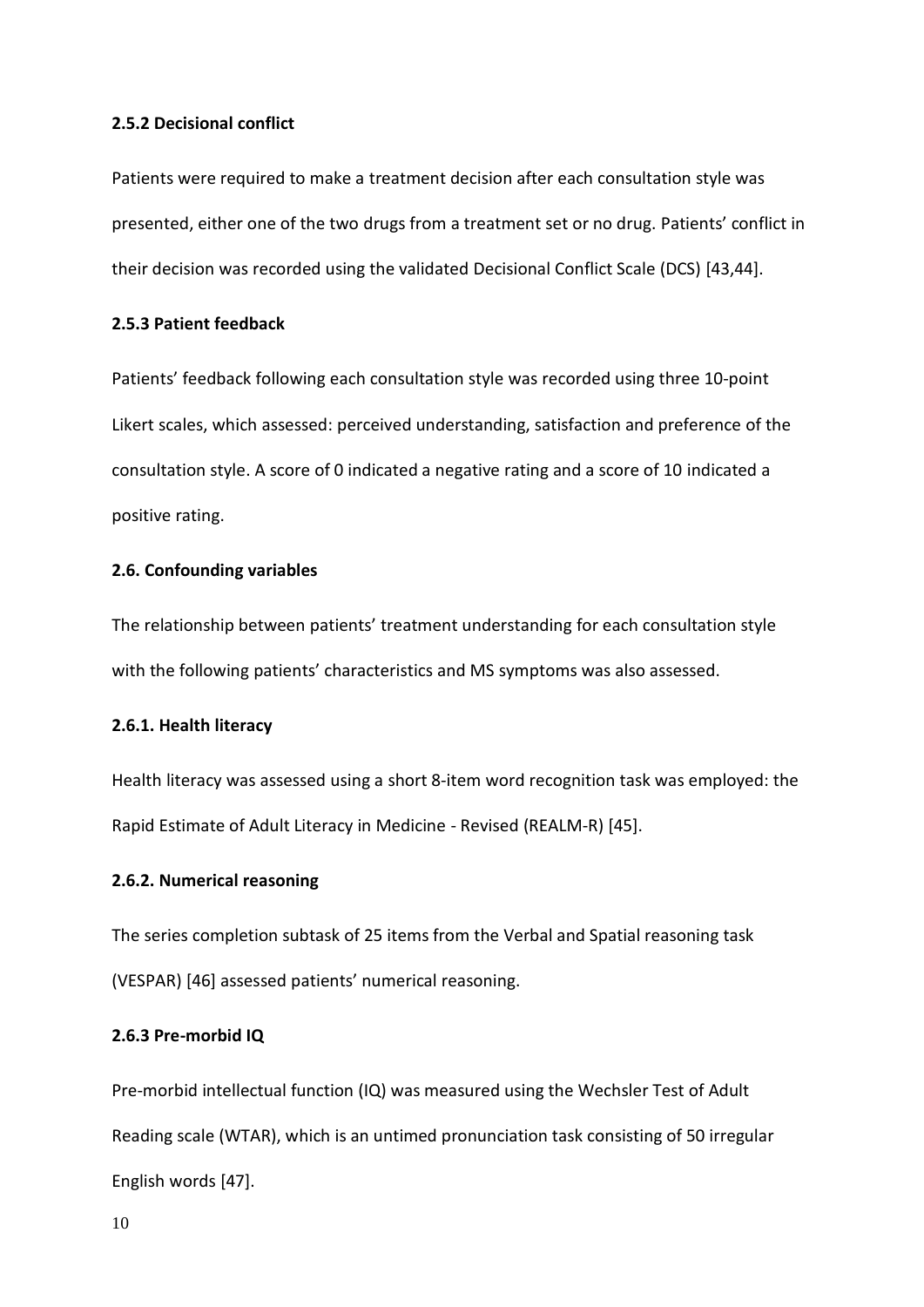# **2.6.4 Anxiety and depression**

Mood was assessed using the Hospital Anxiety and Depression Scale (HADS) [48]. The scale consists of 14 items equally divided between anxiety and depression each scored on a 0-3 Likert scale, and has been validated and recommended for use with MS patients [49].

#### **2.6.4 Fatigue**

Patients' fatigue was assessed via the Fatigue Severity Scale (FSS) [50]. The scale consists of nine items, each scored on a 1-7 Likert scale. The final FSS score is calculated by averaging the score of all nine items.

# **2.6.5 Cognitive impairment**

The Brief International Cognitive Assessment for Multiple Sclerosis battery (BICAMS; [51]) assessed the following cognitive deficits, using the subtests stated in brackets: information processing speed (Symbol Digit Modalities Test (SDMT)), verbal memory (California Verbal Learning Test-II recall trials (CVLT-II)) and visual memory (Brief Visuospatial Memory Test Revised, recall trials (BVMTR).

#### **2.7 Statistical analysis**

Sample size estimates were based on power calculations to detect a 0.7 effect on the validated DCS outcome measure following intervention. This was calculated from previous randomised trials of interventions designed to improve patients' informed treatment decisions (e.g. [52]). For an alpha of 0.05 and power of 0.80 (roughly equivalent to the 'fair' precision level as stated by Senn [40]), at least 22 MS patients were required for a randomised crossover study.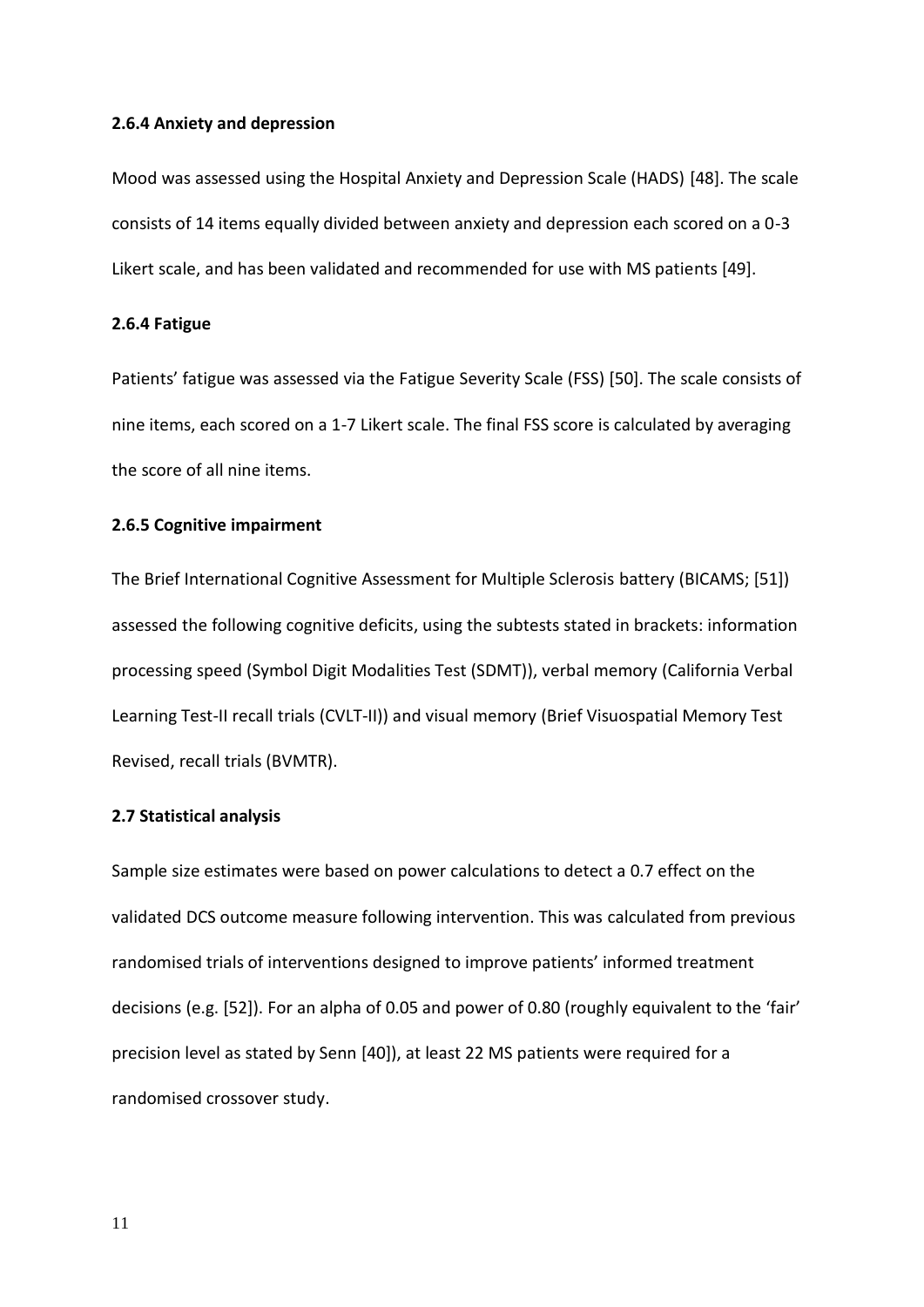All statistical analyses were conducted using SPSS 21. Means and standard deviations were provided for all continuous data. For patient's treatment understanding scores, a test of normality was conducted using the Schapiro-Wilks test and was significantly violated (p<.001). Therefore, a nonparametric Friedman two-analysis of variance was conducted. Pairwise comparisons, using the Wilcoxon Signed Ranks test, were conducted where necessary and Bonferroni corrections were applied.

Decisional conflict was analysed using standardised DCS scores as recommended by the authors of the scale [43]. Both the test of normality and test of sphericity were not violated (p>.05). Therefore, a one-way repeated measures ANOVA was used. Pairwise comparisons were conducted when necessary and Bonferroni corrections were applied.

Patient feedback scores were obtained by averaging patient ratings on perceived understanding, satisfaction and preference. Feedback scores did not violate the test of normality (p<.05) but the assumption of sphericity were violated (p<.05). Therefore, a oneway repeated measures ANOVA was used and a Greenhouse-Geisser correction was applied. Pairwise comparisons were conducted as necessary using Bonferroni corrections. Bivariate Pearson's product-moment correlations assessed the relationship between treatment understanding scores following consultation style with raw scores on measures of numerical reasoning, health literacy, premorbid IQ and symptoms of MS. Treatment understanding scores were collapsed across aural and visual forms of each consultation style. That is, understanding scores for BRIMMS and usual consultation were computed in the correlation. Due to multiple correlations, a stringent alpha of p<.01 was applied and accepted as significant.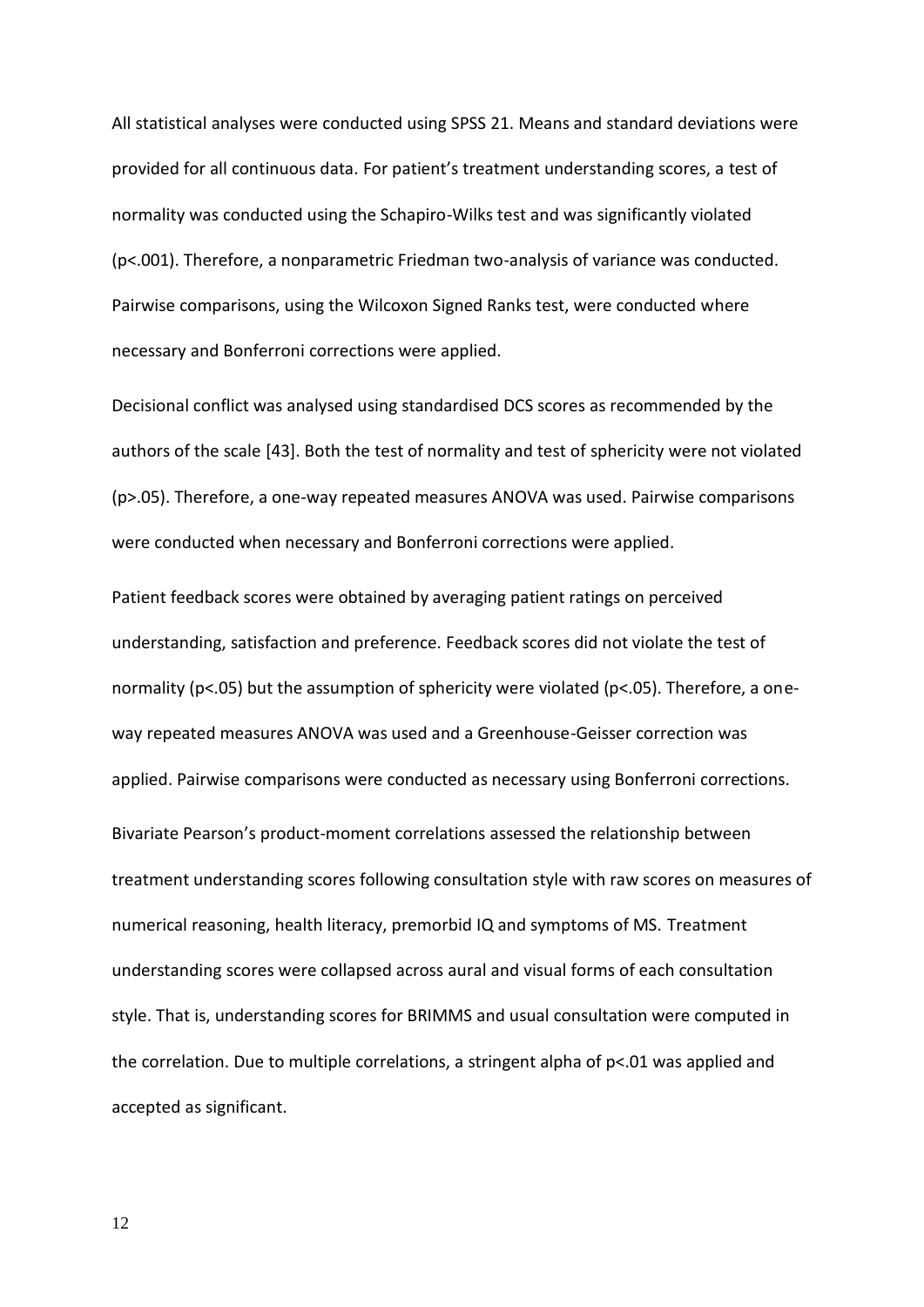# **3. Results**

# **3.1. Patient demographics**

A total of 24 patients consented to take part in the study between October and December 2017. There were no dropouts or missing data, and all 24 patients received all four consultation styles. Patient demographics, disease status and other characteristics were collected (see Table 1 and 2).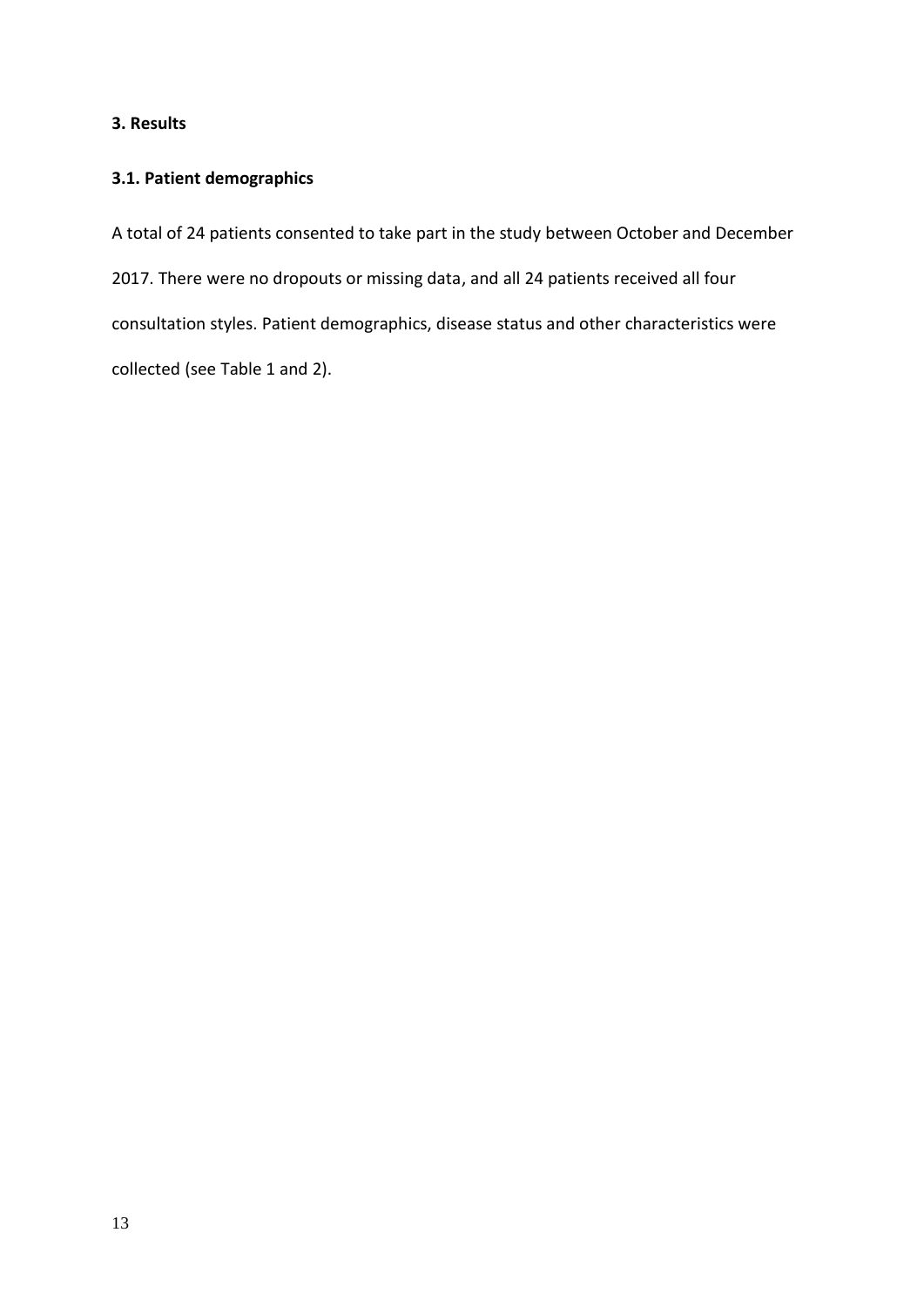|                                | Mean (SD)    | n (%)   |
|--------------------------------|--------------|---------|
| Age, years                     | 42.58 (8.63) |         |
| Gender                         |              |         |
| Female                         |              | 21 (88) |
| Male                           |              | 3(12)   |
| Level of education             |              |         |
| High school                    |              | 7(29)   |
| College                        |              | 5(21)   |
| Bachelor's degree              |              | 7(29)   |
| Postgraduate                   |              | 5(21)   |
| <b>Employment status</b>       |              |         |
| Full-time (>16 hours)          |              | 11 (46) |
| Part-time (<16 hours)          |              | 7(29)   |
| Unemployed                     |              | 2(8)    |
| <b>Medical leave</b>           |              | 4(17)   |
| Time since MS diagnosis, years | 7.88(4.63)   |         |
| HAI disability scale*          | 1.17(1.34)   |         |
| <b>Current DMD</b>             |              |         |
| Interferon betas               |              | 8(33)   |
| <b>Glatiramer Acetate</b>      |              | 1(4)    |
| Teriflunomide                  |              | 0(0)    |
| Fingolimod                     |              | 7(29)   |
| Alemtuzumab                    |              | 1(4)    |
| Dimethyl Fumarate              |              | 3(13)   |
| Natalizumab                    |              | 4(17)   |

**Table 1:** Patient demographic and disease variables for all consultation styles (n=24)

DMD= disease-modifying drugs; HAI = Hauser Ambulation Index; MS = Multiple Sclerosis \* Score of 1 on HAI scale = Able to walk normally but report fatigue interfering with athletic activities; Only one set of demographics shown as all participants received all four consultation styles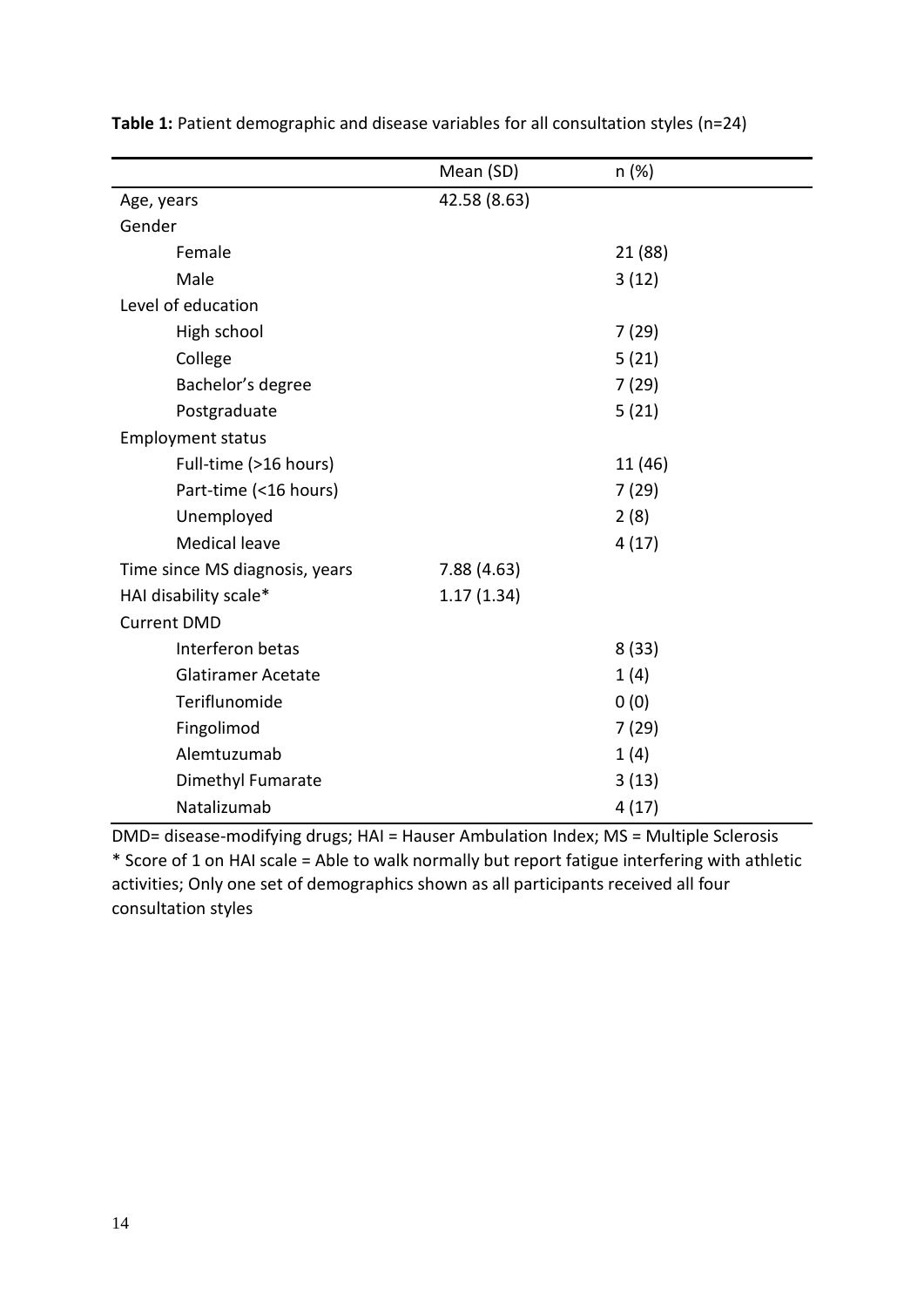|                              | Mean (SD)     | Range     | Impaired, n (%) |
|------------------------------|---------------|-----------|-----------------|
| Patient characteristics*     |               |           |                 |
| Health literacy              | 7.79(0.59)    | $6 - 8$   | 2(8)            |
| Numerical reasoning          | 16.63 (3.00)  | $10 - 21$ | 1(4)            |
| Premorbid IQ                 | 35.83 (8.02)  | $22 - 48$ | 1(4)            |
| MS symptoms*                 |               |           |                 |
| Anxiety                      | 6.88(4.20)    | $0 - 13$  | 5(33)           |
| Depression                   | 5.38(4.45)    | $0 - 15$  | 4(17)           |
| Fatigue                      | 44.71 (12.84) | $20 - 61$ | 13(54)          |
| Information processing speed | 63.79 (6.72)  | $50 - 81$ | 0(0)            |
| Verbal memory                | 49.58 (9.82)  | $33 - 73$ | 7(29)           |
| Visual memory                | 22.04 (6.08)  | $10 - 36$ | 10(42)          |

**Table 2:** Means, range and patients impaired on assessments of patient characteristics and MS symptoms (n=24)

MS = Multiple Sclerosis; \* = impairments were calculated based on cut-offs provided by the authors of the assessment measures

# **3.2. Treatment understanding**

There was a significant effect of consultation styles on patients' understanding of treatments,  $X^2(3) = 63.46$ , p<.001 (Table 3). Pairwise comparisons revealed that understanding was greatest for BRIMMS presented visually (95% CI, 26.77-28.81), compared to BRIMMS aural (CI, 23.63-26.12, p<.001, r=0.56), usual consultation visual (CI, 2.74-4.68 p<.001, r=0.62) and usual consultation aural (CI, 2.46-4.96, p<.001, r=0.62). Understanding was also greater for BRIMMS aural compared to usual consultation visual (p<.001, r=0.62) and usual consultation aural (p<.001, r=0.62). There was no difference between understanding scores for usual consultation visual and usual consultation aural (p=0.985). Thus, the BRIMMS visual protocol significantly improved treatment risk and benefit understanding for MS patients.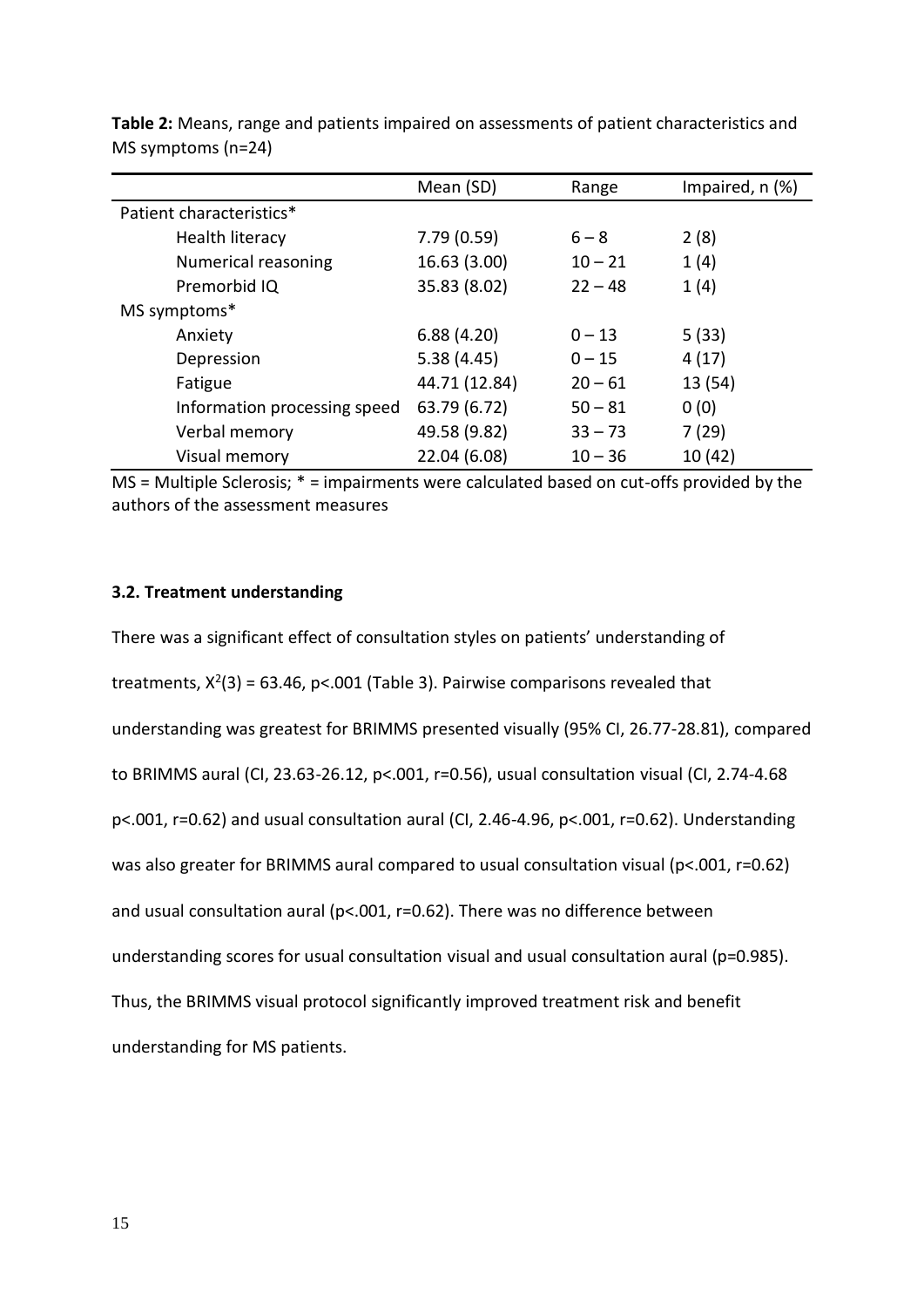## **3.3. Decision conflict**

There was a significant effect of consultation styles on patients' conflict about treatment decisions, F(3,69)=75.109, p<0.001, partial  $\eta^2$ =.87 (see table 3). Patients were less conflicted when they received information via the BRIMMS visual consultation style (95% CI, 22.77- 29.58), compared to usual consultation visual (CI, 42.60-52.71, *P*<.001) and usual consultation aural (CI, 48.40-57.20, *P*<.001). Patients were also less conflicted after receiving treatment information using the BRIMMS aural consultation style compared to usual consultation visual (*P*<.001) and usual consultation aural (*P*<.001). There was no difference in patients' conflict in treatment decisions between usual consultation visual and aural (*P*=.216). There was also no difference between BRIMMS visual and BRIMMS aural (*P*=1.00). Thus, both BRIMMS visual and BRIMMS aural consultation styles reduced decisional conflict in MS patients.

# **3.4. Patient feedback**

There was a significant effect of consultation styles on patients' feedback scores, F(1.27, 29.24)=111.835, *P*<.001 (Table 3). BRIMMS visual (95% CI, 8.25-9.00) was rated more positively compared to BRIMMS aural (CI, 7.51-8.33), usual consultation visual (CI, 2.91-4.65, *P*<.001) and usual consultation aural (CI, 2.46-4.07, *P*<.001). More positive ratings were also given for BRIMMS aural compared to usual consultation visual (*P*<.001) and usual consultation aural (*P*<.001). There was no difference between patients' feedback scores for usual consultation visual compared to usual consultation aural (P=1.00). These results indicate that MS patients strongly preferred receiving treatment information using the BRIMMS protocol, in particular using the visual format.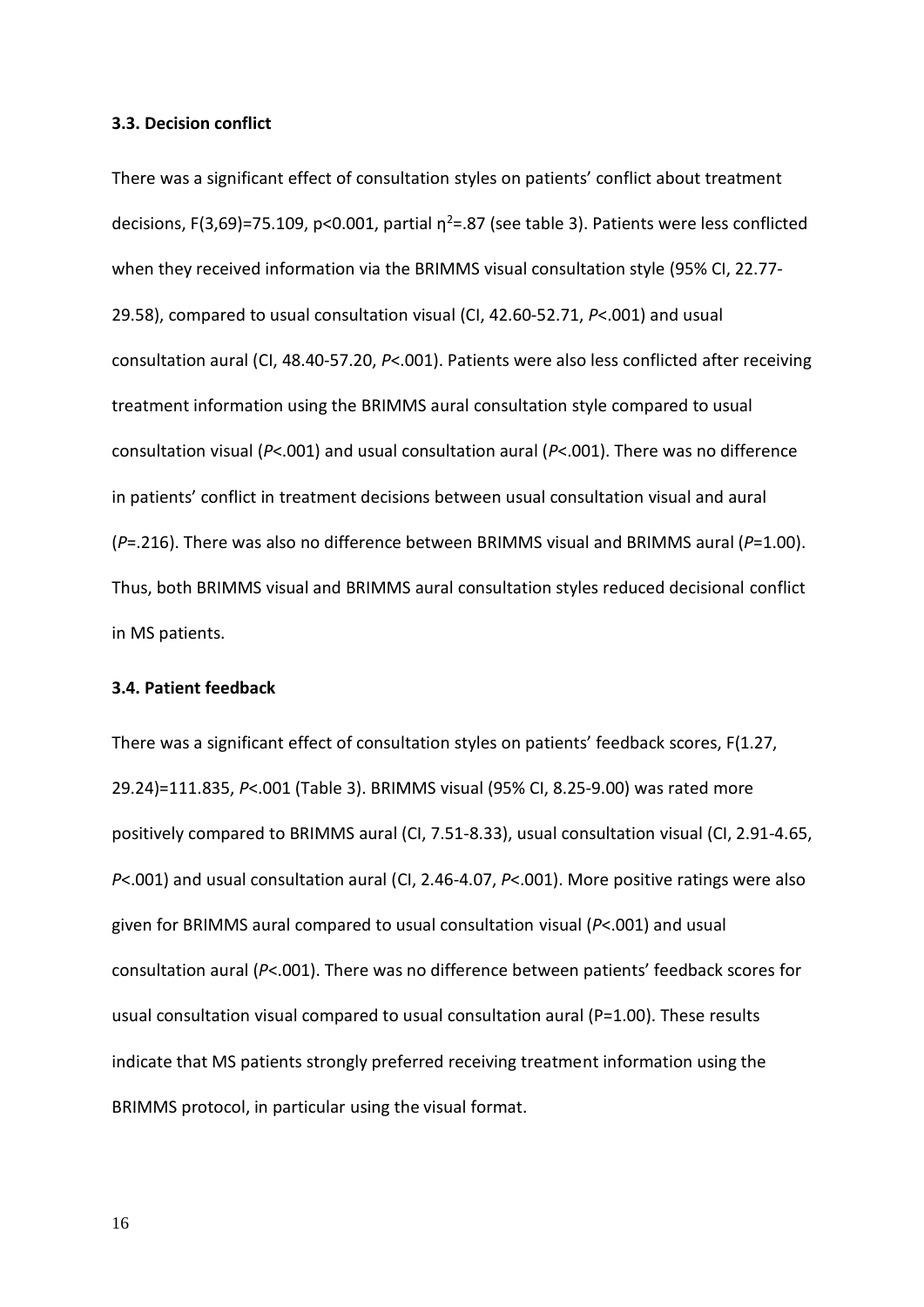| Primary outcomes                  | <b>BRIMMS</b> | <b>BRIMMS</b> | Usual         | Usual            | P       |
|-----------------------------------|---------------|---------------|---------------|------------------|---------|
|                                   | consultation  | consultatio   | consultation  | consultatio      | value   |
|                                   | written       | n aural       | written       | n aural          |         |
| Understanding <sup>a</sup>        | 27.79 (2.41)  | 24.88 (2.94)  | 3.71(2.29)    | 3.71(2.96)       | < .001  |
| Decisional conflict <sup>b*</sup> | 26.17 (8.06)  | 25.78 (7.99)  | 47.66 (11.97) | 52.80<br>(10.43) | < .001  |
| Patient feedback <sup>c**</sup>   | 8.63(0.89)    | 7.92(0.97)    | 3.78(2.06)    | 3.26(1.91)       | < 0.001 |

**Table 3**: Effect of consultation formats on patients' understanding, decisional conflict and feedback (n=24)

All scores state mean and (SD); BRIMMS = Benefit and Risk Information for Medication in Multiple Sclerosis protocol; <sup>a</sup> Maximum understanding score=30; <sup>b</sup> Maximum decisional conflict score=100; <sup>c</sup> Maximum patient feedback score=10

\* High mean score = high decisional conflict

\*\* High patient feedback score = positive

# **3.5. Relationship between treatment understanding with patients' characteristics and MS**

#### **symptoms**

Only anxiety (r=-.523, *P*<.01) and depression (r=-.675, *P*<.001) were significantly correlated with patients' understanding of treatments following the BRIMMS protocol. For consultation as usual, the following patient characteristics and MS symptoms were correlated with patients' understanding of treatments: numerical reasoning (r=.680, *P*<.001), health literacy (r=.535, *P*<.01), pre-morbid IQ (r=.637, *P*<.01), information processing speed (r=.704, *P*<.001) and verbal memory (r=.758, *P*<.001). This indicates that comprehension of treatment risks and benefits following the BRIMMS protocol was not influenced by numerical reasoning, health literacy and cognition in MS patients. However, anxiety and depression in MS patients was positively correlated with treatment understanding scores.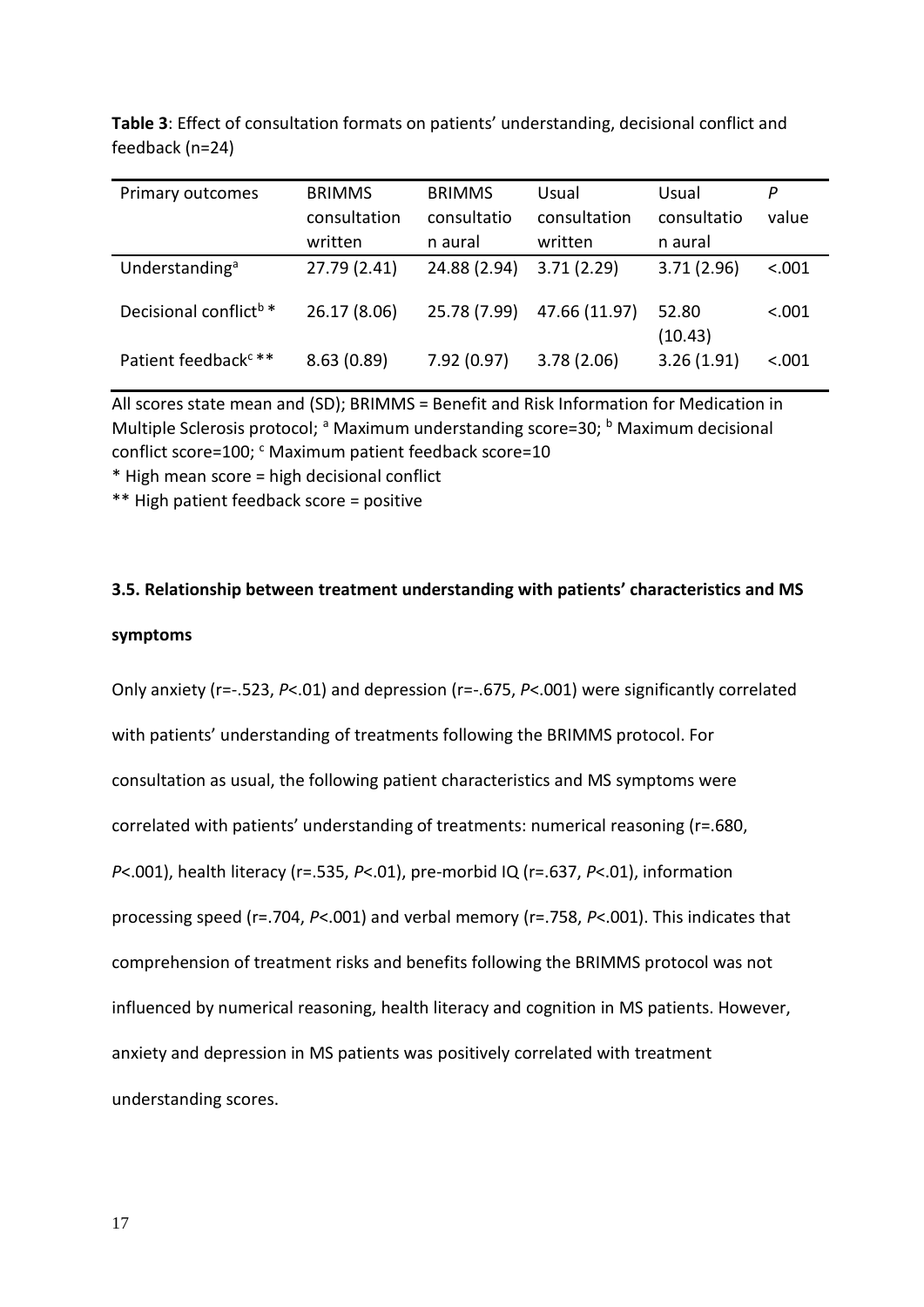# **4. Discussion**

Improving patients' understanding of treatments is essential for shared decision-making and can also help to promote treatment adherence [9–11,13]. To ensure a good understanding of treatment risks and benefits, patients should be provided with clear and comprehensible treatment information within regular clinical consultations [3,24,25,27]. The current feasibility trial found that implementing the BRIMMS protocol with MS patients significantly improved patients' understanding of treatment risks and benefits, and reduced conflict in treatment decisions compared to consultations as usual. Patients also rated treatment information received during the BRIMMS protocol as significantly better than usual consultations.

Previous interventions that aim to improve MS patients' understanding of treatments usually do so as a secondary outcome, with the primary focus being on improving treatment decision-making. These interventions are only moderately successful in improving patient's understanding of treatment risks and benefits [28] or rely on lengthy and intensive programmes that cannot be incorporated within a regular consultation [30,32–35]. Many of these interventions also do not provide evidence-based methods to present treatment risks and benefits to MS patients, mainly due to limited studies about optimal presentation methods for this patient group. The strength of the BRIMMS protocol is that it employs optimal methods of presenting treatment information to patients based on empirical studies with a MS population [38], and can be feasibly conducted in short clinical consultation. Nevertheless, there are other components that should be considered in consultations for effective treatment decision-making. For example, treatment consultations with MS patients should ideally involve a conversation about symptomatic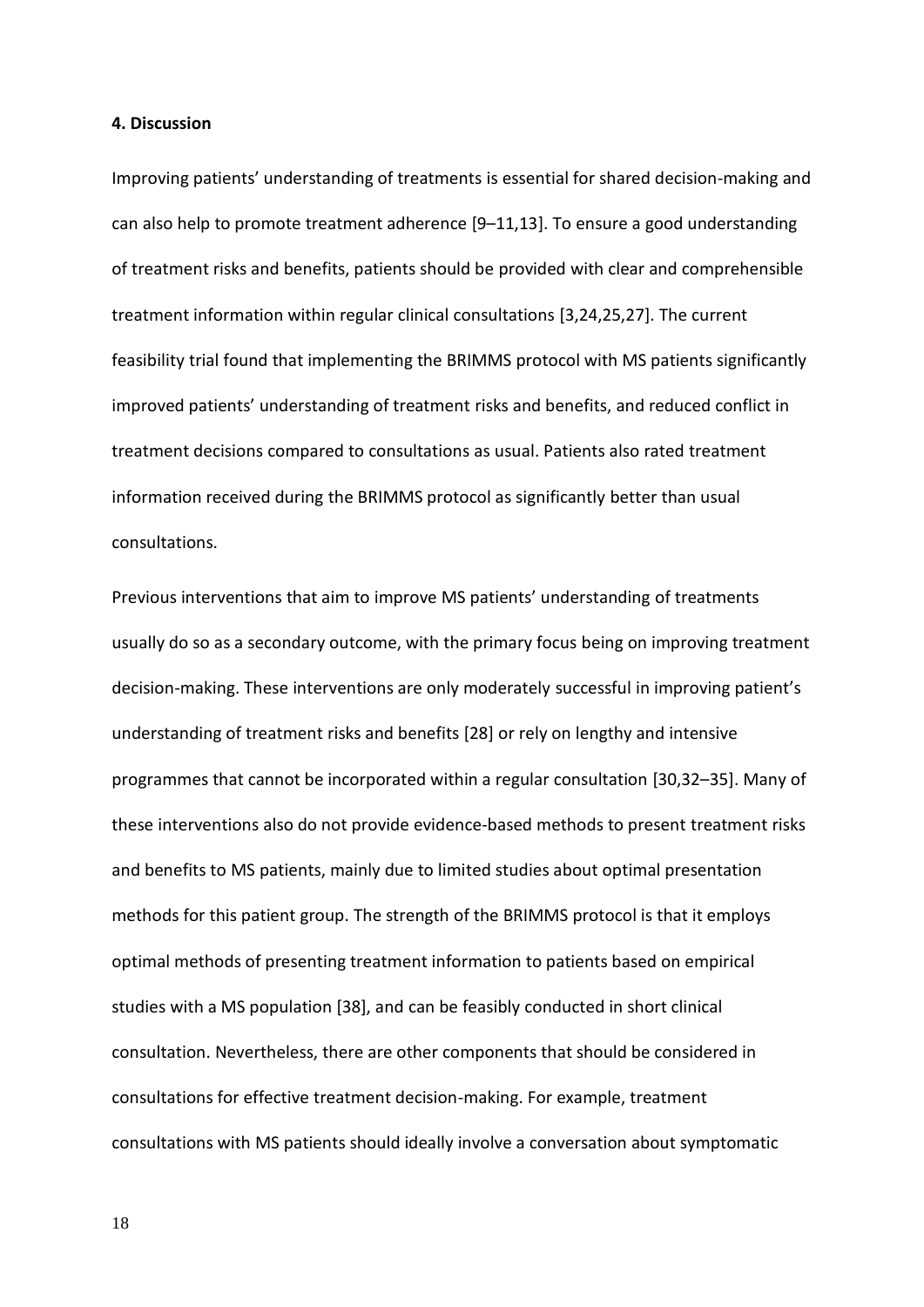medications to alleviate disease symptoms and side-effects of DMDs, as well as the importance of adhering to DMDs over time [3]. Consultations should also involve discussing patient preferences and values before treatment decisions are made by using tools such as a value clarification exercise [30,32–35]. Treatment information using suitable presentation methods should also be provided for MS patients to take away to deliberate with families and carers prior to making a treatment decision. Following further evaluation, these components could be combined with the BRIMMS protocol to improve shared treatment decision-making.

The BRIMMS protocol was presented to patients both aurally and in a visual format in the present study. The visual BRIMMS protocol was slightly better at improving MS patients' understanding of treatments than the aural BRIMMS protocol. This may be because the methods integrated into the BRIMMS protocol were primarily based on experiments which presented treatment information in a visual format [38], and because numerical information displayed visually is perhaps easier to recall. It is possible that the most optimal methods to communicate treatment information aurally to MS patients may differ and should be explored further.

The BRIMMS protocol also significantly improved treatment understanding irrespective of patients' individual characteristics and cognitive symptoms in this cohort. Only anxiety and depression had a negative impact on understanding following the BRIMMS protocol. In contrast, poor numerical reasoning, health literacy, pre-morbid IQ and cognitive impairments were associated with poor understanding in the usual consultation format. This indicates that employing BRIMMS can improve understanding for MS patients with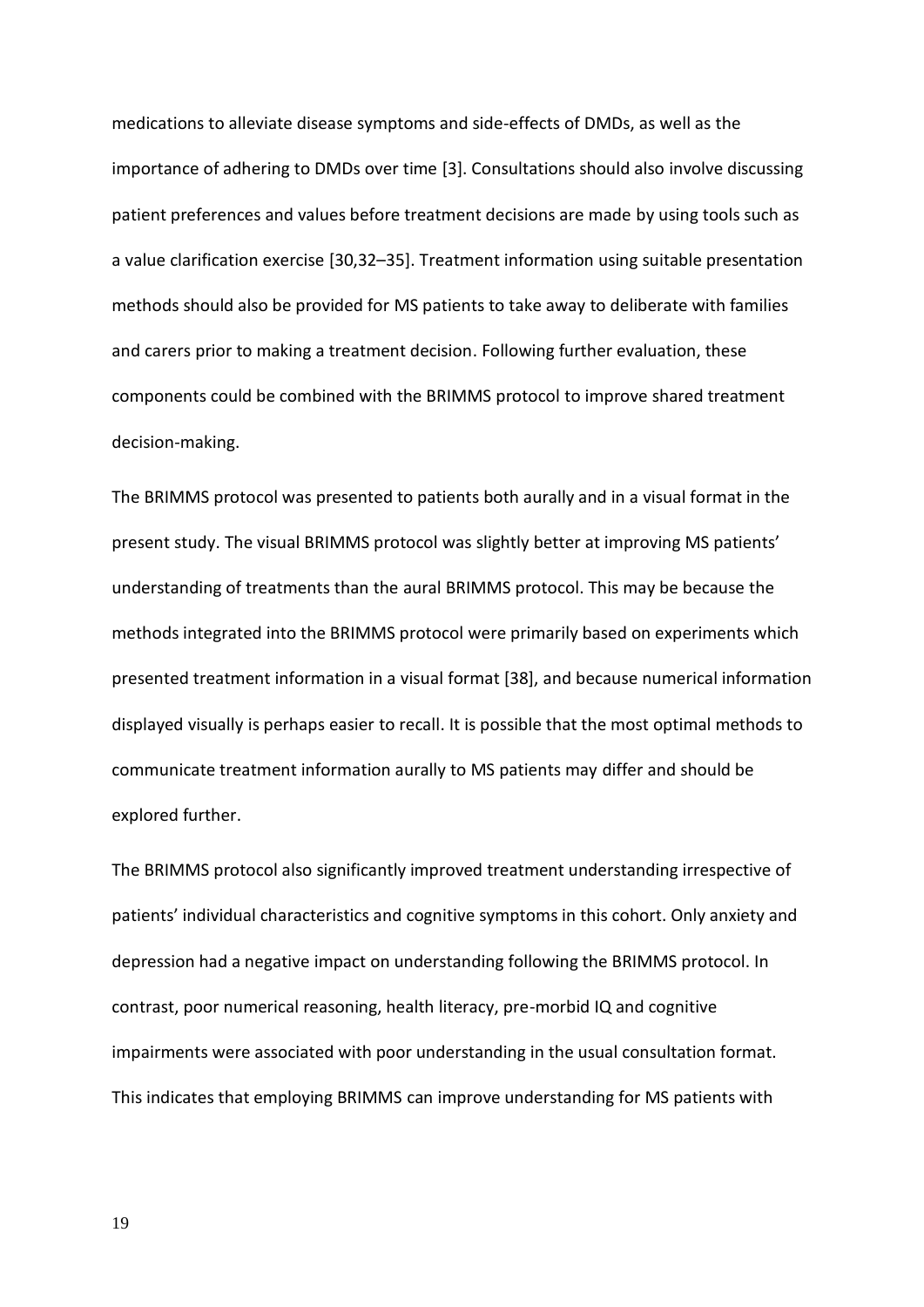many different characteristics. For patients experiencing anxiety and depression, however, the BRIMMS intervention could be further adapted and improved.

There are a number of limitations to this feasibility trial. First, the experimenter was not blinded during the study. Second, treatment information was provided by a non-clinical experimenter in a hypothetical consultation. It is possible that patients interact differently when real treatment options are presented by healthcare professionals. Third, although best efforts were made to ensure that the control consultation reflected usual consultations provided to MS patients within the UK, consultations can vary greatly depending on patients and health professionals and are tailored to individual circumstances. In addition, patients had no prior knowledge about the hypothetical treatments presented in the current RCT. Yet, many MS patients report searching for treatment information prior to consultations [53], which could affect understanding of real DMD information. Furthermore, participants in the current study may have a higher education level than a population based sample and therefore may be more likely to understand the treatment risk and benefit information, irrespective of the protocol type. A further study with a more representative sample is needed to fully evaluate the BRIMMS protocol. Finally, the use of faux drug and disease information may also have led to less participant interest and emotional involvement in the study, which could have a larger impact on outcomes such as decisional conflict. To combat some of these limitations, future research should aim to evaluate the BRIMMS intervention during consultations in which clinicians provide real DMD risks and benefits across local and international healthcare services in a larger study. A multi-centre trial is planned to confirm these results.

# **5. Conclusion**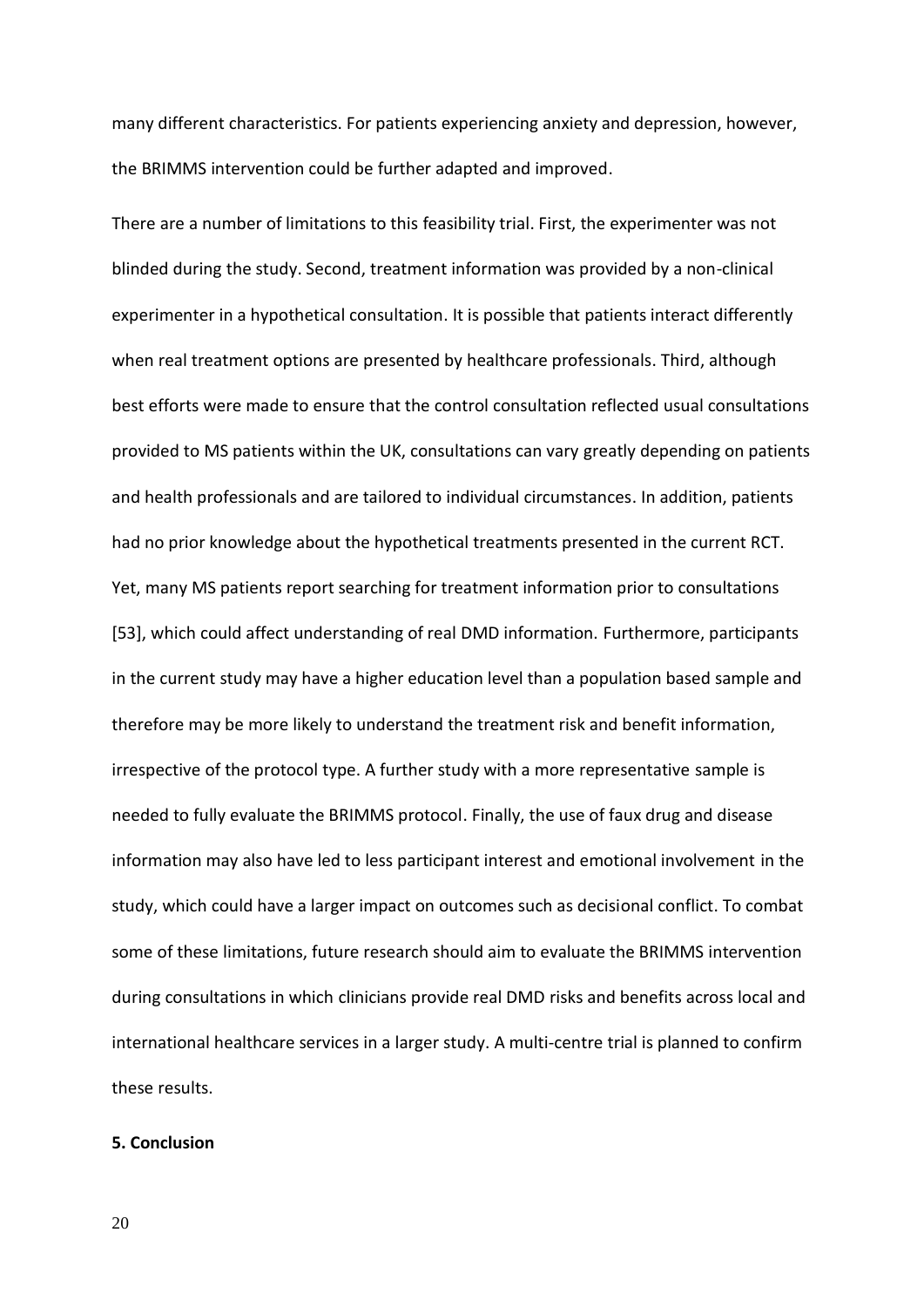This initial crossover RCT suggests that the BRIMMS protocol can be used by healthcare professionals in a brief consultation session to improve patients' understanding of DMD risk and benefit information and reduce conflict in treatment decisions. The BRIMMS protocol was rated more positively by patients in terms of perceived understanding, satisfaction and preference, making it likely that consultations based on the BRIMMS protocol will be better liked. Future multicentre studies, incorporating real MS DMD information and decisions, and the development of software formats for BRIMMS, will increase the validity and feasibility of this protocol for clinical and research work.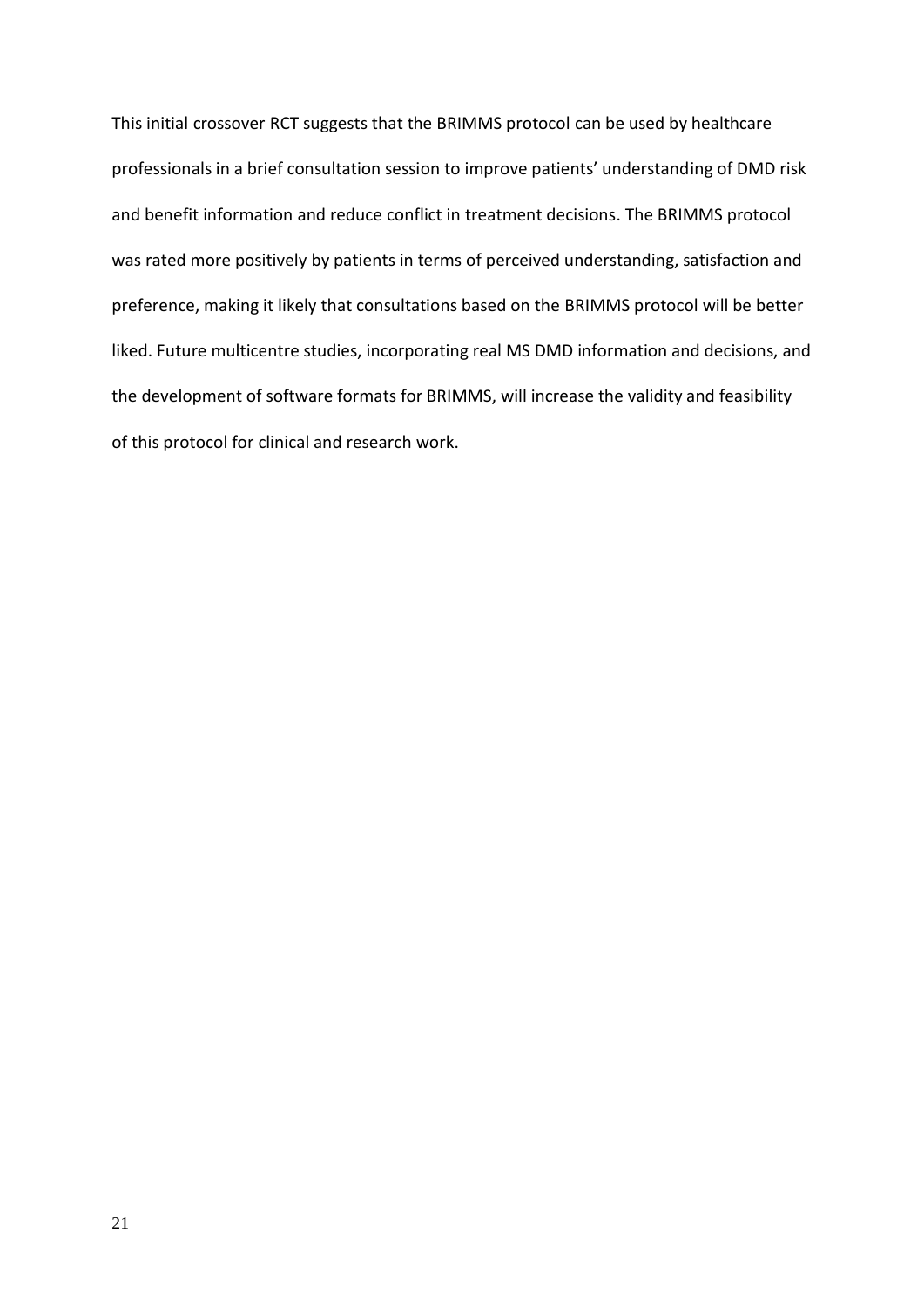# **Acknowledgments**

## **Funding**

This study was supported by an investigator initiated research grant from Biogen and matched funding from Royal Holloway, University of London. The funders had no role in study design, data collection and analysis, decision to publish or preparation of the manuscript, beyond courtesy review.

# **Conflict of Interest**

GR has no disclosures.

ES had acted as an advisor or received financial support for research and for educational purposes, and hospitality, from Merck-Serono, Biogen, TEVA, Bayer-Schering and Novartis; and through his NHS trust has also received financial support for projects/service developments from some of these companies. He has been an investigator in commercial trials sponsored by Biogen Idec, Novartis, TEVA, Receptos, Roche, GW Pharma and GSK. DL's disclosures are: Consultancy from Celgene, Novartis, Bayer, TEVA; Speaker bureau for Almirall, TEVA, Biogen, Novartis, Bayer; Research grants from Novartis, Biogen, Bayer.

# **Availability of data and material**

Available on request from authors GR and DL

# **Code availability**

Not applicable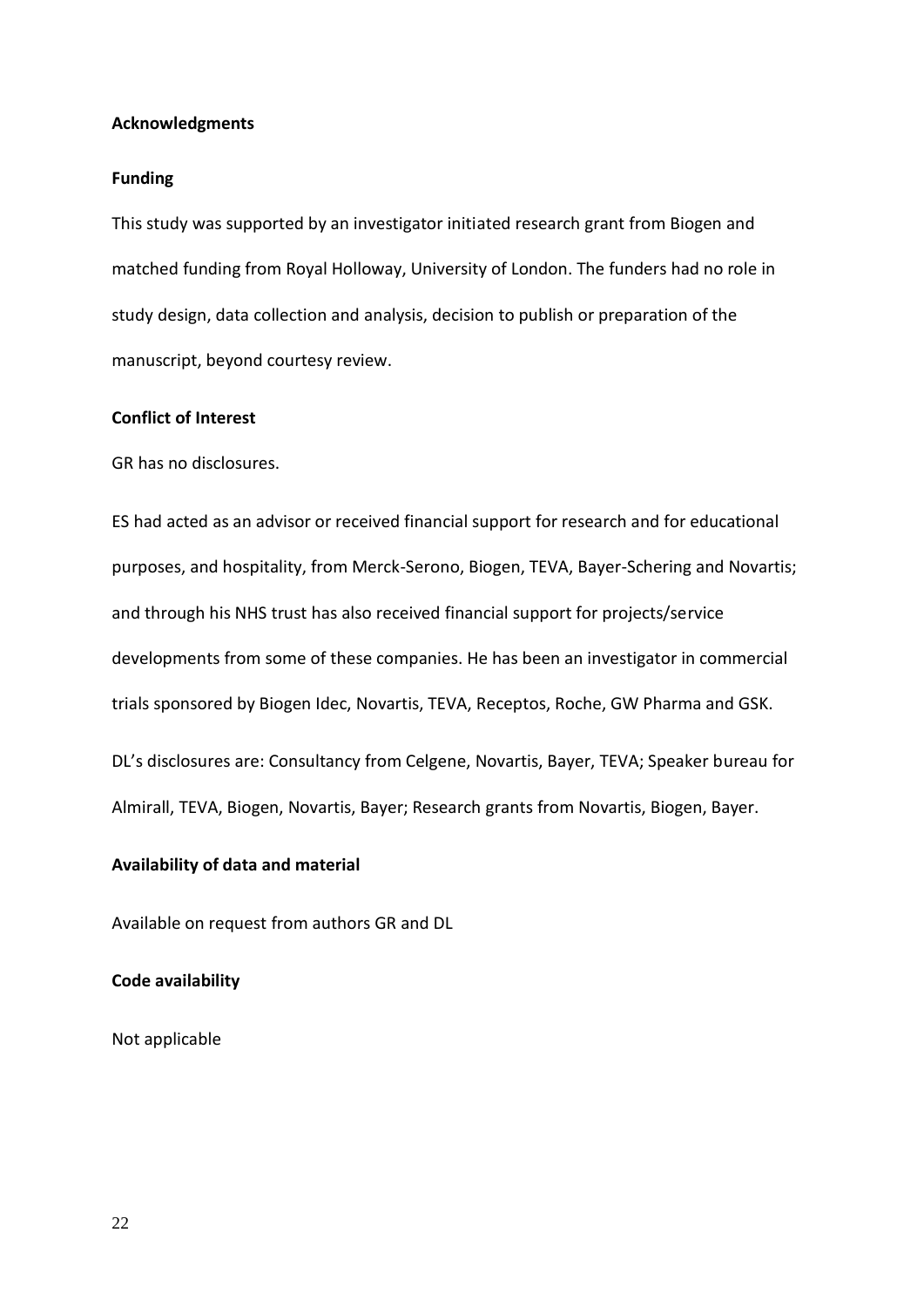References

1. Browne P, Chandraratna D, Angood C, Tremlett H, Baker C, Taylor B V, et al. Atlas of MS 2013: A Growing Global Problem With Widespread Inequity. Neurology. 2014;83:1022–4.

2. Thompson AJ, Banwell BL, Barkhof F, Carroll WM, Coetzee T, Comi G, et al. Diagnosis of multiple sclerosis: 2017 revisions of the McDonald criteria. Lancet Neurol. 2018;17:162–73.

3. Rae-Grant A, Day GS, Marrie RA, Rabinstein A, Cree BAC, Gronseth GS, et al. Practice guideline recommendations summary: Disease-modifying therapies for adults with multiple sclerosis. Neurology. 2018;90:777–88.

4. Rommer P, Zetti U. Managing the side effects of multiple sclerosis therapy: pharmacotherapy options for patients. Expert Opin. Pharmacother. 2018;19:483–98.

5. Reen GK, Silber E, Langdon DW. Multiple sclerosis patients' understanding and preferences for risks and benefits of disease-modifying drugs: A systematic review. J. Neurol. Sci. [Internet]. Elsevier B.V.; 2017;375:107–22. Available from:

http://dx.doi.org/10.1016/j.jns.2016.12.038

6. Basso MR, Candilis PJ, Johnson J, Ghormley C, Combs DR, Ward T. Capacity to make medical treatment decisions in multiple sclerosis: a potentially remediable deficit. J. Clin. Exp. Neuropsychol. Basso, Michael R., Department of Psychology, University of Tulsa, 800 South Tucker Drive, Tulsa, OK, US, 74104: Taylor & Francis; 2010;32:1050–61.

7. Langdon DW. Cognition in Multiple Sclerosis. Curr. Opin. Neurol. 2011;24:244–9.

8. Sumowski JF, Benedict R, Enzinger C, Filippi M, Geurts JJ, Hamalainen P, et al. Cognition in multiple sclerosis: State of the field and priorities for the future. Neurology. 2018;90:278– 88.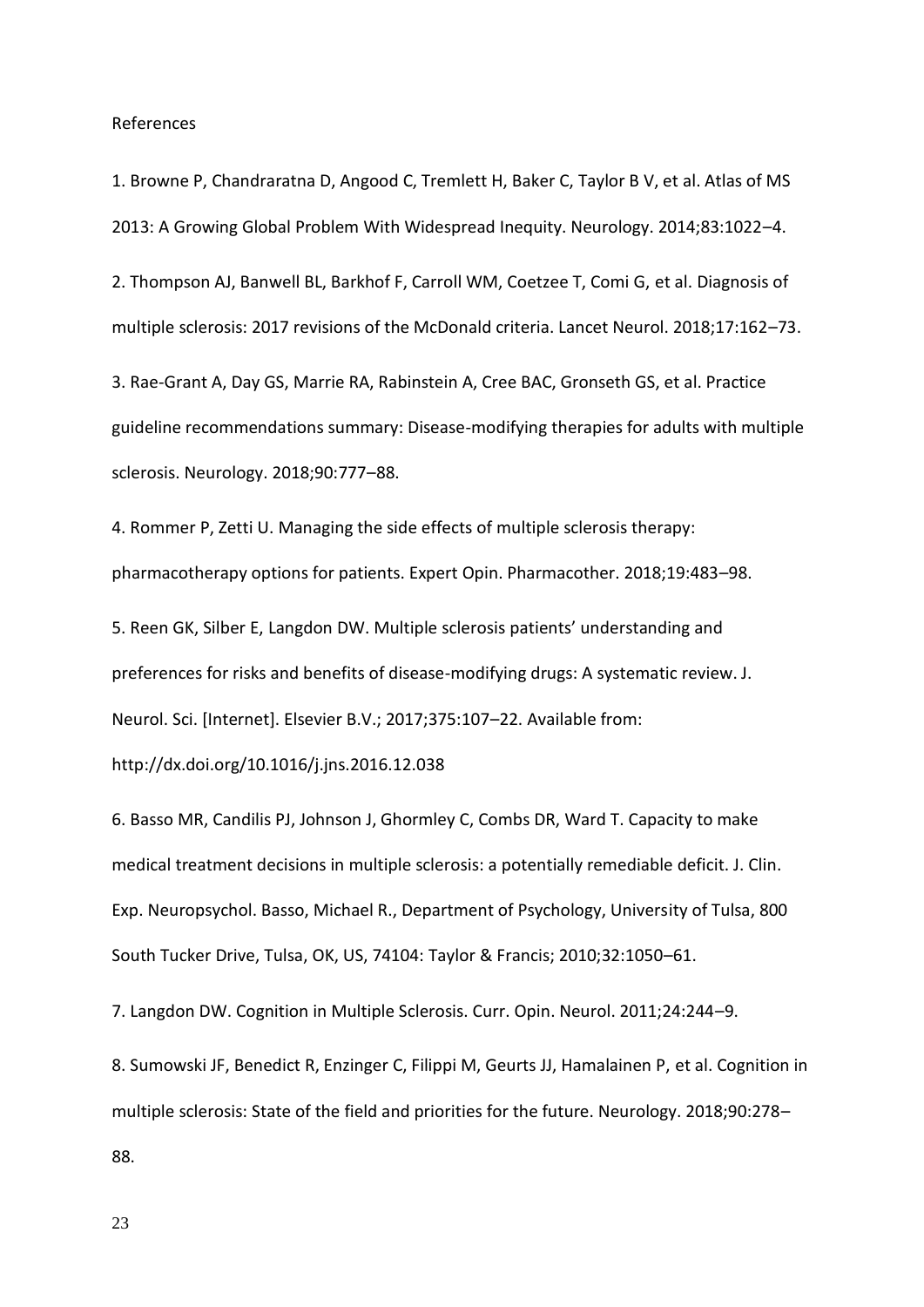9. Rieckmann P, Centonze D, Elovaara I, Giovannoni G, Havrdová E, Kesselring J, et al. Unmet needs, burden of treatment, and patient engagement in multiple sclerosis: A combined perspective from the MS in the 21st Century Steering Group. Mult. Scler. Relat. Disord. 2018;19:153–60.

10. Yeandle D, Rieckmann P, Giovannoni G, Alexandri N, Langdon D. Patient Power Revolution in Multiple Sclerosis: Navigating the New Frontier. Neurol. Ther. Springer Healthcare; 2018;7:179–87.

11. Legare F, Turcotte S, Stacey D, Ratt S, Kryworuchko J, Graham ID. Patients perceptions of sharing in decisions: A systematic review of interventions to enhance shared decision making in routine clinical practice. Patient. 2012;5:1–19.

12. Turner a P, Kivlahan DR, Sloan a P, Haselkorn JK. Predicting ongoing adherence to disease modifying therapies in multiple sclerosis: utility of the health beliefs model. Mult. Scler. 2007;13:1146–52.

13. Thomas NP, Curkendall S, Farr AM, Yu E, Hurley D. The impact of persistence with therapy on inpatient admissions and emergency room visits in the US among patients with multiple sclerosis. J. Med. Econ. 2016;19:497–505.

14. The Academy of Medical Sciences. Enhancing the use of scientific evidence to judge the potential benefits and harms of medicines. 2017;

15. Johnson FR, Beusterien K, Özdemir S, Wilson L. Giving Patients a Meaningful Voice in United States Regulatory Decision Making: The Role for Health Preference Research. Patient. 2017;10:523–6.

16. Berry DC, Knapp P, Raynor T. Expressing medicine side effects: assessing the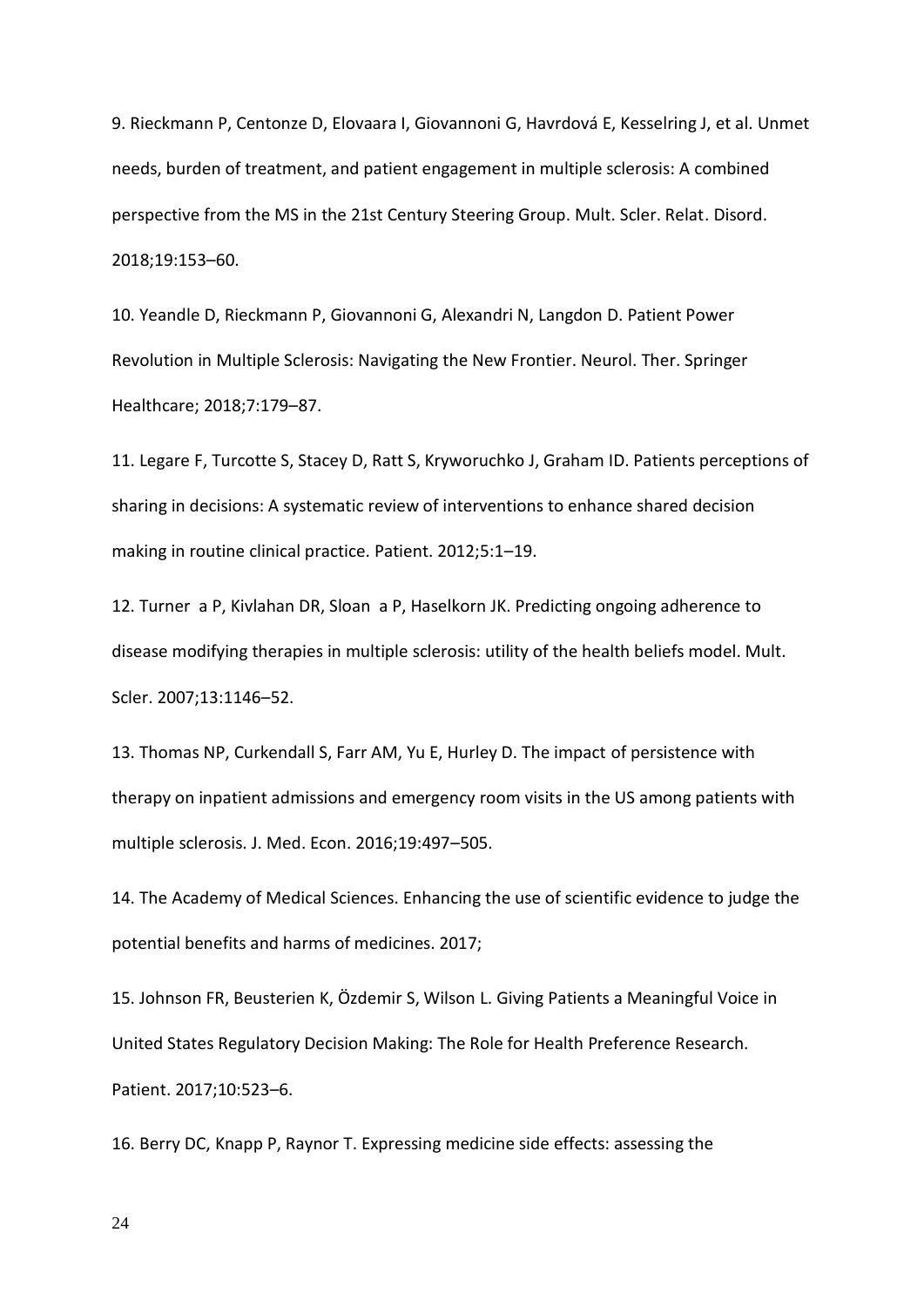effectiveness of absolute risk, relative risk, and number needed to harm, and the provision of baseline risk information. Patient Educ. Couns. 2006;63:89–96.

17. McCaffery KJ, Dixon a., Hayen a., Jansen J, Smith S, Simpson JM. The Influence of Graphic Display Format on the Interpretations of Quantitative Risk Information among Adults with Lower Education and Literacy: A Randomized Experimental Study. Med. Decis. Mak. 2012;32:532–44.

18. Oudhoff JP, Timmermans DRM. The Effect of Different Graphical and Numerical Likelihood Formats on Perception of Likelihood and Choice. Med. Decis. Mak. 2015;487– 500.

19. Poirier MW, Decker C, Spertus JA, McDowd JM. What eye-tracking methods can reveal about the role of information format in decision-aid processing: an exploratory study. Patient Educ. Couns. Elsevier Ireland Ltd; 2019;

20. Gigerenzer G, Edwards A. Simple tools for understanding risks: from innumeracy to insight. BMJ Br. Med. J. 2003;327:741–4.

21. Zipkin D, Umscheid C, Keating N, Allen E, Aung K, Beyth R, et al. Evidence-based risk communication: a systematic review. Ann Intern Med. 2014;161:270–80.

22. Mühlbauer V, Prinz R, Mühlhauser I, Wegwarth O. Alternative package leaflets improve people's understanding of drug side effects—A randomized controlled exploratory survey. PLoS One. 2018;13:1–19.

23. Bansback N, Bell M, Spooner L, Pompeo A, Han PKJ, Harrison M. Communicating Uncertainty in Benefits and Harms: A Review of Patient Decision Support Interventions. Patient. Springer International Publishing; 2017;10:311–9.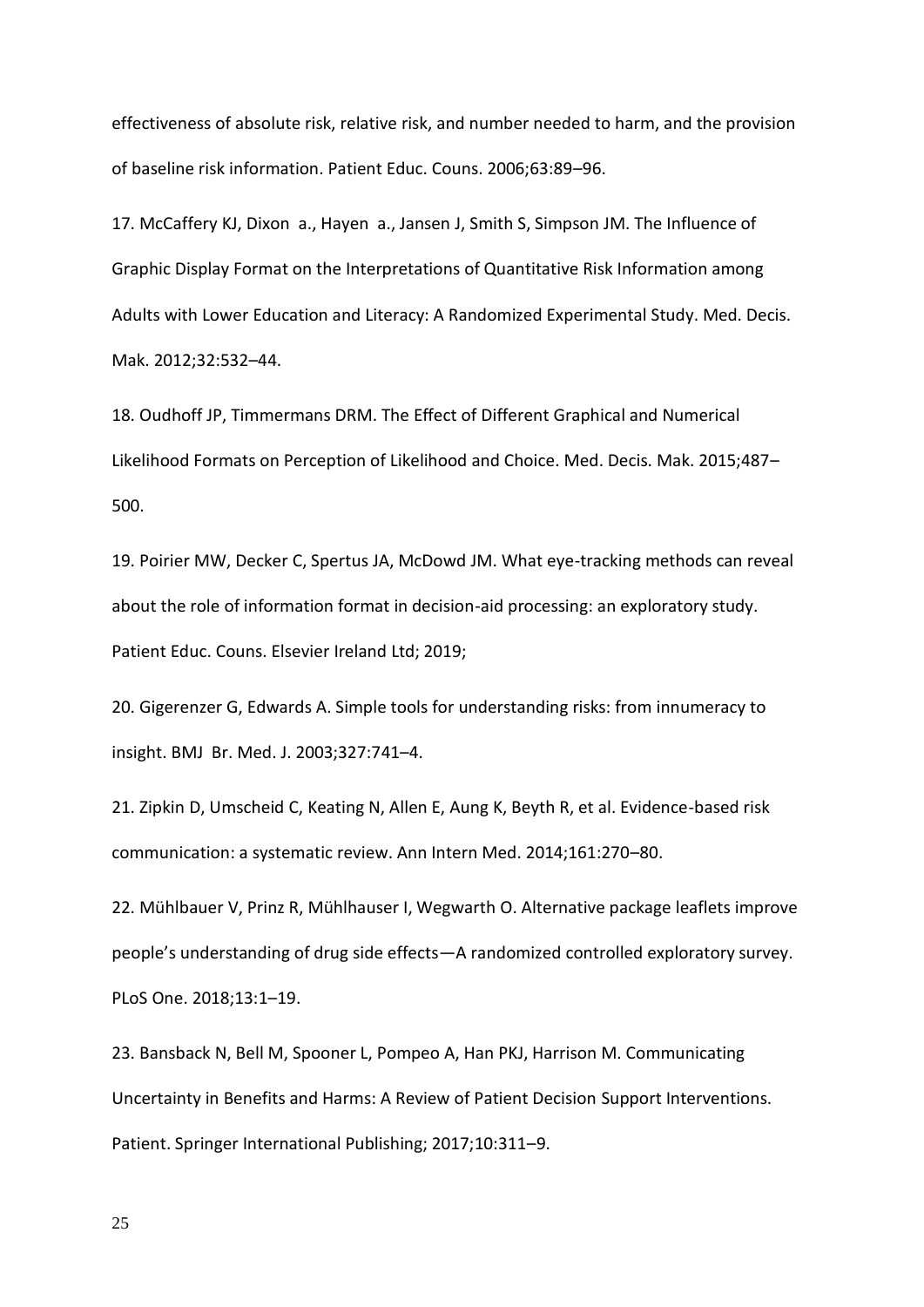24. Colligan E, Metzler A, Tiryaki E. Shared decision-making in multiple sclerosis : A review. Mult. Scler. J. 2017;23:185–90.

25. Hay MC, Strathmann C, Lieber E, Wick K, Giesser B. Why Patients Go Online: Multiple Sclerosis, the Internet, and Physician-Patient Communication. Neurologist. 2008;14:374–81.

26. Trojano M, Tintore M, Montalban X, Hillert J, Kalincik T, Iaffaldano P, et al. Treatment decisions in multiple sclerosis — insights from real-world observational studies. Nat. Rev. Neurol. Nature Publishing Group; 2017;

27. Stanca CO, Birgit P, Diego B, Giambastiani CM. Joint Healthcare Professional and Patient Development of Communication Tools to Improve the Standard of MS Care. 2019;

28. Reen GK, Silber E, Langdon DW. Interventions to support risk and benefit understanding of disease-modifying drugs in Multiple Sclerosis patients: A systematic review. Patient Educ. Couns. Elsevier Ireland Ltd; 2017;100:1031–48.

29. Rath L, Vijiaratnam N, Skibina O. Assessing understanding: Patients prescribed natalizumab for multiple sclerosis individual risk and symptoms of progressive multifocal leukoencephalopathy. 2016;194–9.

30. Kopke S, Kasper J, Flachenecker P, Meissner H, Brandt A, Hauptmann B, et al. Patient education programme on immunotherapy in multiple sclerosis (PEPIMS): A controlled raterblinded study. Clin. Rehabil. England; 2016;

31. Greiner P, Sawka A, Imison E. Patient and Physician Perspectives on MSdialog, an Electronic PRO Diary in Multiple Sclerosis. Patient. Springer International Publishing; 2015;8:541–50.

32. Köpke S, Kern S, Ziemssen T, Berghoff M, Kleiter I, Marziniak M, et al. Evidence-based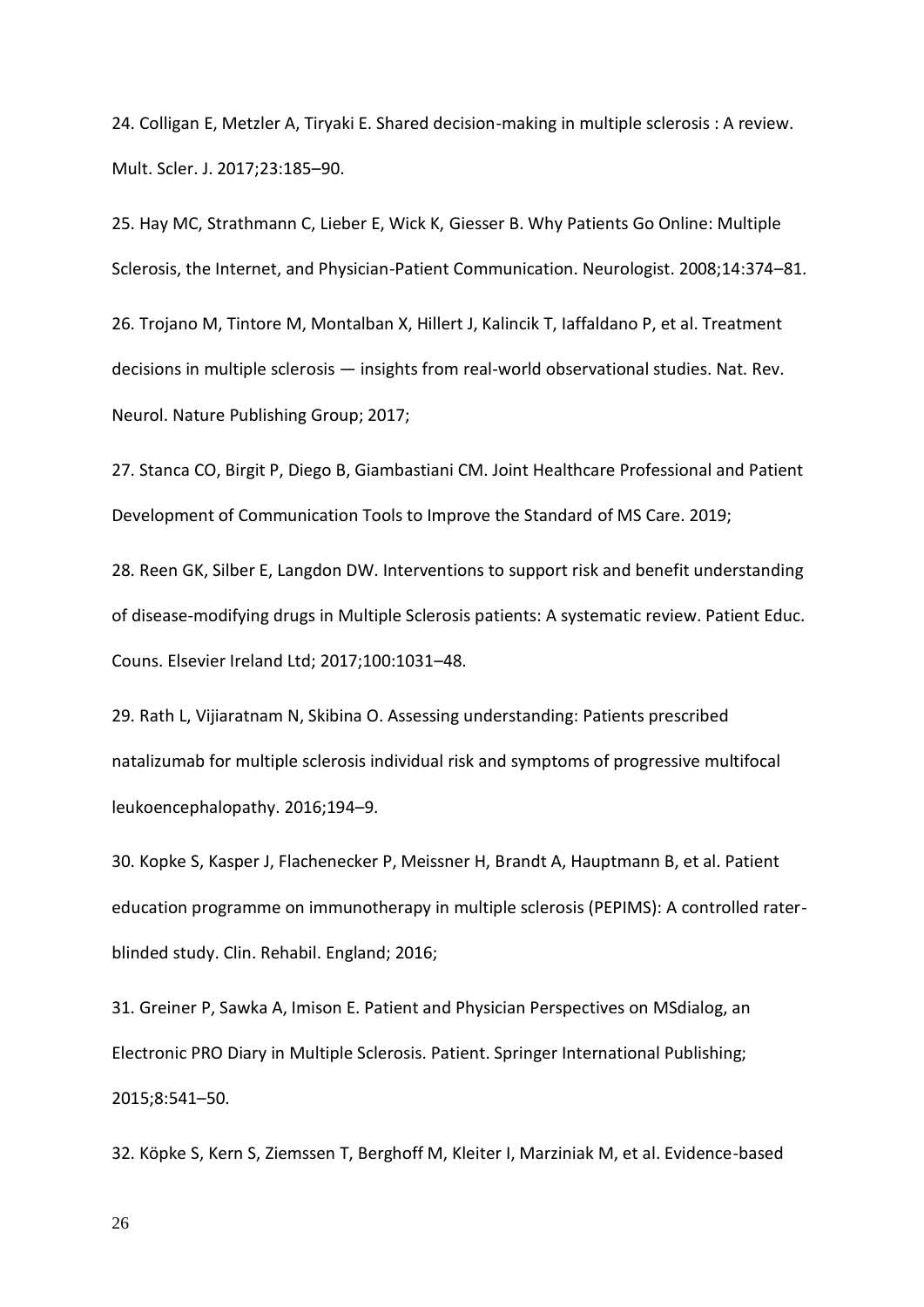patient information programme in early multiple sclerosis: a randomised controlled trial. J. Neurol. Neurosurg. Psychiatry. Köpke, Sascha, University of Lubeck, Institute for Social Medicine and Epidemiology, Ratzeburger Allee 160, D-23538, Lubeck, Germany: BMJ Publishing Group; 2014;85:411–8.

33. Köpke S, Kasper J, Mühlhauser I, Nübling M, Heesen C. Patient education program to enhance decision autonomy in multiple sclerosis relapse management: a randomizedcontrolled trial. Mult. Scler. 2009;15:96–104.

34. Kasper J, Köpke S, Mühlhauser I, Nübling M, Heesen C. Informed shared decision making about immunotherapy for patients with multiple sclerosis (ISDIMS): A randomized controlled trial. Eur. J. Neurol. Kasper, J., Unit of Health Sciences and Education, University of Hamburg, Martin-Luther-King-Platz 6, D-20146, Hamburg, Germany: Wiley-Blackwell Publishing Ltd.; 2008;15:1345–52.

35. Rahn AC, Köpke S, Backhus I, Kasper J, Anger K, Untiedt B, et al. Nurse-led immunotreatment DEcision Coaching In people with Multiple Sclerosis (DECIMS) – Feasibility testing, pilot randomised controlled trial and mixed methods process evaluation. Int. J. Nurs. Stud. Elsevier; 2018;78:26–36.

36. Dwan K, Li T, Altman DG, Elbourne D. CONSORT 2010 statement: Extension to randomised crossover trials. BMJ. 2019;366.

37. Keeney A, Duerson H. Collated near-vision test card. Am. J. opthalomology. 1958;46:592–4.

38. Reen GK, Silber E, Langdon DW. Best Methods of Communicating Clinical Trial Data to Improve Understanding of Treatments for Patients with Multiple Sclerosis. Value Heal. [Internet]. Elsevier Inc.; 2018;21:762–6. Available from: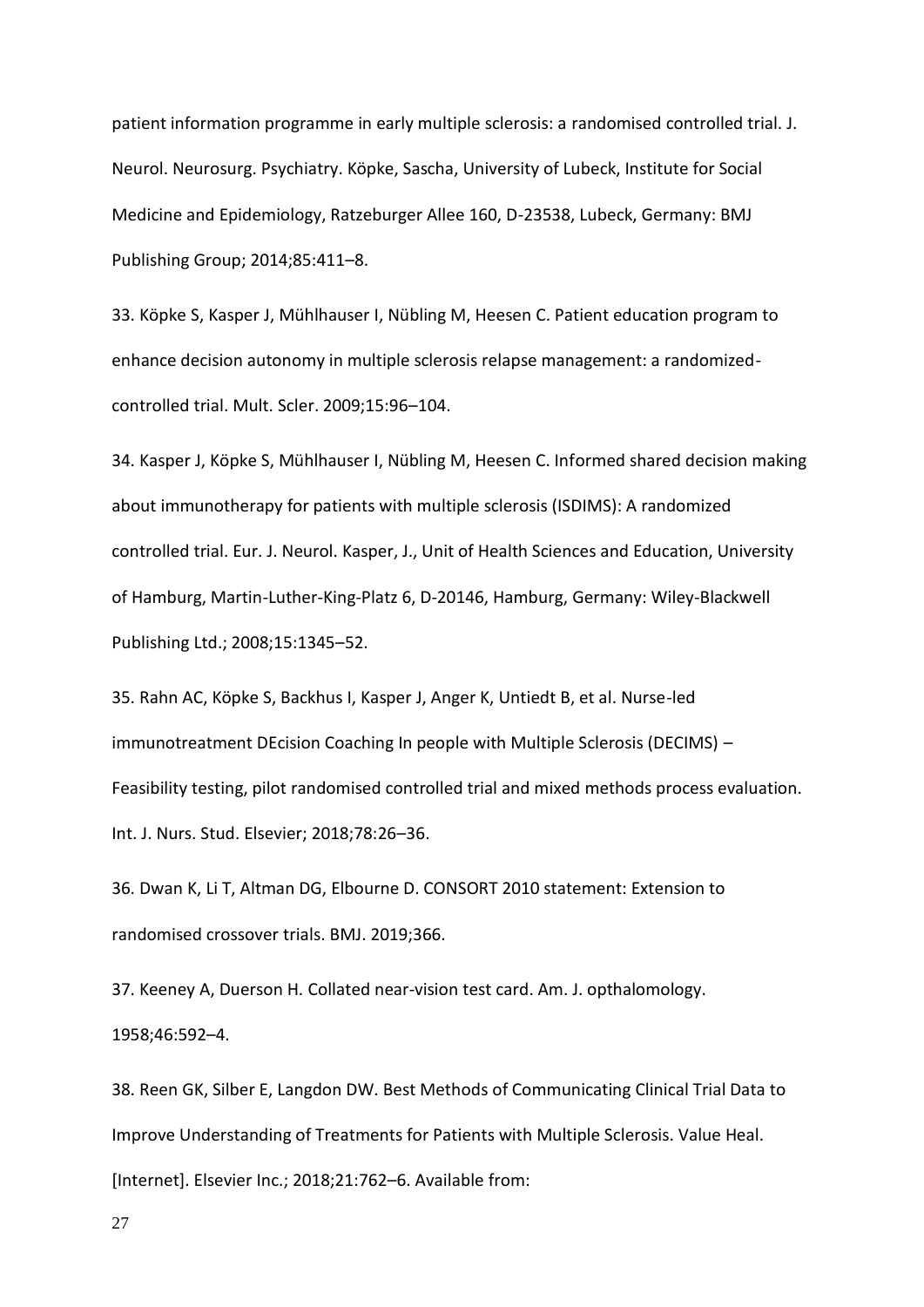# http://dx.doi.org/10.1016/j.jval.2017.12.015

39. Reen GK, Silber E, Langdon DW. Multiple sclerosis patients' understanding and preferences for risks and benefits of disease-modifying drugs: A systematic review. J. Neurol. Sci. Elsevier B.V.; 2017;375:107–22.

40. Senn S. Cross-over Trials in Clinical Research. 2002.

41. Hamstra D a., Johnson SB, Daignault S, Zikmund-Fisher BJ, Taylor JMG, Larkin K, et al. The Impact of Numeracy on Verbatim Knowledge of the Longitudinal Risk for Prostate Cancer Recurrence following Radiation Therapy. Med. Decis. Mak. 2014;35:27–36.

42. Hawley ST, Zikmund-Fisher B, Ubel P, Jancovic A, Lucas T, Fagerlin A. The impact of the format of graphical presentation on health-related knowledge and treatment choices. Patient Educ. Couns. 2008;73:448–55.

43. O'Connor AM. Validation of a Decisional Conflict Scale. Med. Decis. Mak. 1995;15:25–30. 44. Garvelink MM, Boland L, Klein K, Nguyen DV, Menear M, Bekker HL, et al. Decisional Conflict Scale Use over 20 Years: The Anniversary Review. Med. Decis. Mak. 2019;39:301– 14.

45. Bass PF, Wilson JF, Griffith CH. A shortened instrument for literacy screening. J. Gen. Intern. Med. 2003;18:1036–8.

46. Langdon DW, Warrington EK. VESPAR: Verbal and Spatial Reasoning Test. Psychology Press; 1995.

47. Wechsler D. Wechsler Test of Adult Reading. Psychological Corporation; 2001.

48. Zigmond a S, Snaith RP. The hospital anxiety and depression scale. Acta Psychiatr Scand. 1983;67:361–70.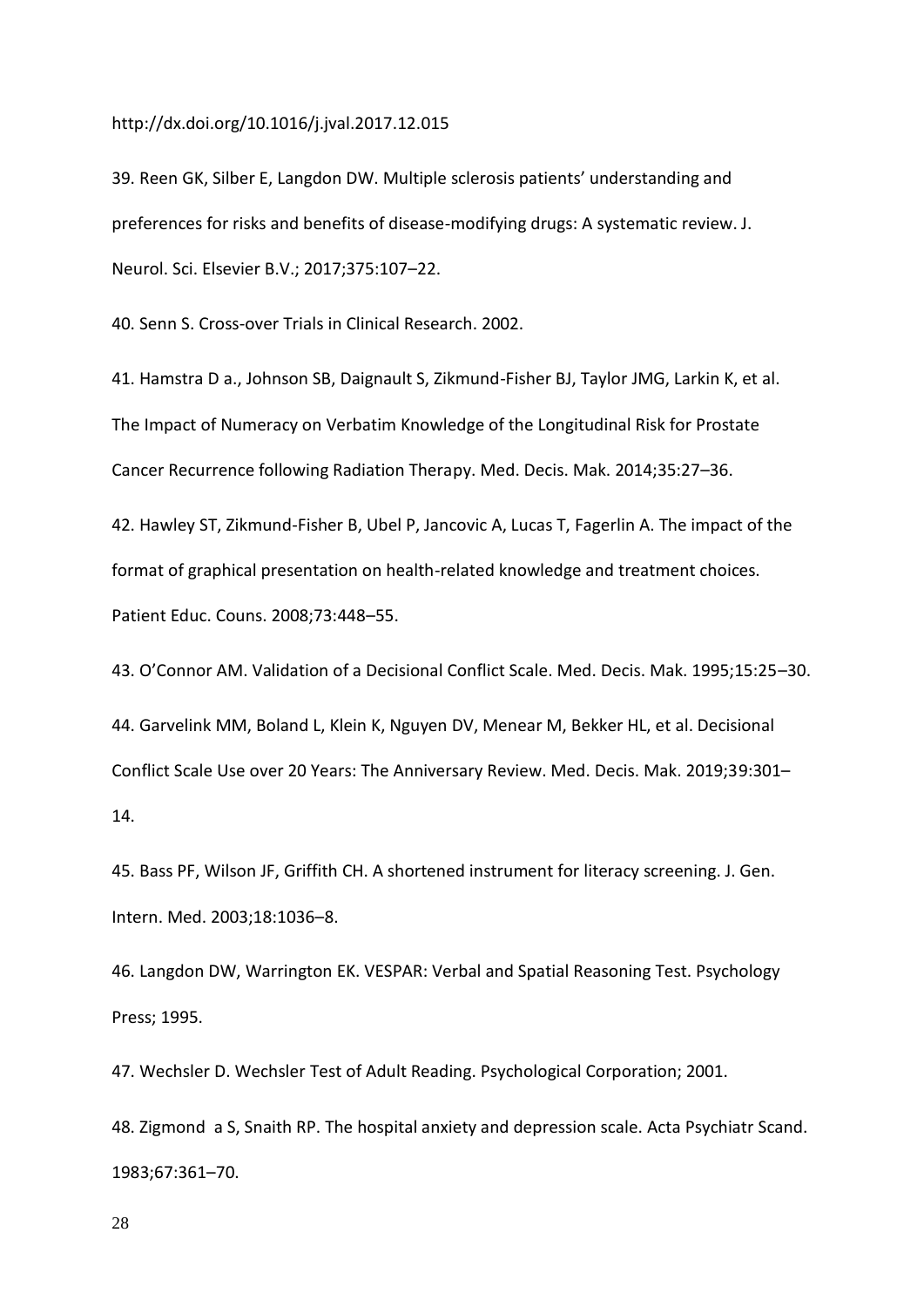49. Litster B, Fiest KM, Patten SB, Fisk JD, Walker JR, Graff LA, et al. Screening Tools for Anxiety in Persons with Multiple Sclerosis: A Systematic Review. Int. J. MS Care. 2016;1537- 2073.2016-004.

50. Krupp LB, Alvarez LA, LaRocca NG, Scheinberg LC. The fatigue severity scale. Application to patients with multiple sclerosis and systemic lupus erythematosus. Arch Neurol. 1989;46:1121–3.

51. Langdon D, Amato M, Boringa J, Brochet B, Foley F, Fredrikson S, et al. Recommendations for a Brief International Cognitive Assessment for Multiple Sclerosis (BICAMS). Mult. Scler. J. 2012;18:891–8.

52. Protheroe J, Bower P, Chew-Graham C, Peters TJ, Fahey T. Effectiveness of a computerized decision aid in primary care on decision making and quality of life in menorrhagia: results of the MENTIP randomized controlled trial. Med. Decis. Making. 2007;27:575–84.

53. Colombo C, Mosconi P, Confalonieri P, Baroni I, Traversa S, Hill SJ, et al. Web Search Behavior and Information Needs of People With Multiple Sclerosis: Focus Group Study and Analysis of Online Postings. Interact. J. Med. Res. 2014;3:e12.